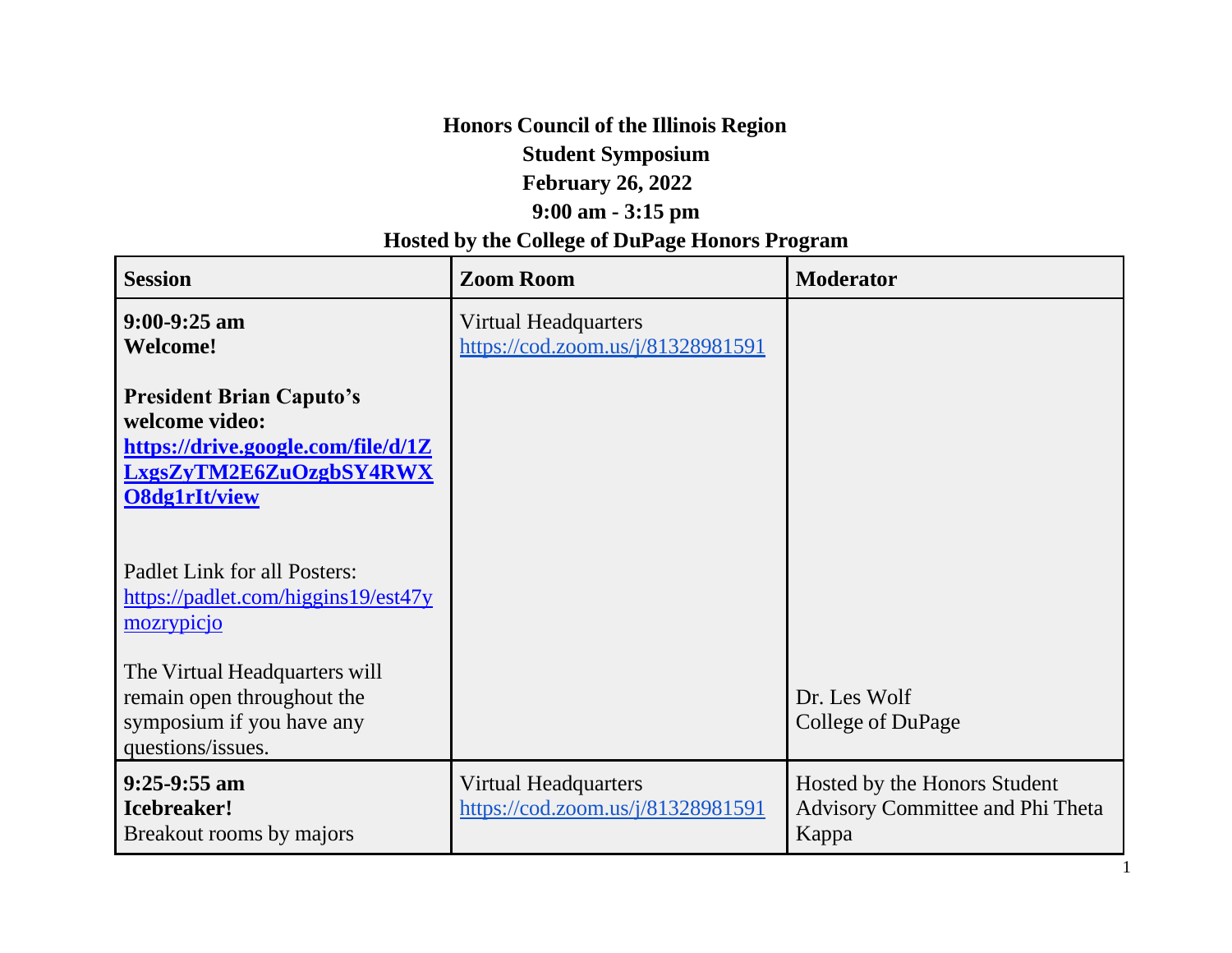| 9:55-10:00 am: Break/set-up for next session  |                                                         |                                  |  |
|-----------------------------------------------|---------------------------------------------------------|----------------------------------|--|
| <b>Session 1</b><br>$10:00-10:55$ am          | <b>Zoom Room</b>                                        | <b>Moderator</b>                 |  |
| Option 1:                                     | https://cod.zoom.us/j/86141491819                       | Dr. Lisa Higgins                 |  |
| Research on Learning and Love                 | Dr. Lisa Higgins                                        | College of DuPage                |  |
| Option 2:                                     | https://cod.zoom.us/j/84584009232                       | Dr. James Allen                  |  |
| Issues in Education, Part I                   | <b>Destiny Belzey</b>                                   | College of DuPage                |  |
| Option 3:                                     | https://cod.zoom.us/j/85635292261                       | Dr. Jon Hageman                  |  |
| Business in the Time of Covid                 | <b>Britney Nakhammouane</b>                             | Northeastern Illinois University |  |
| Option 4:                                     | $\frac{\text{https://cod.zoom.us/j/89913581355}}{2000}$ | Prof. Lynda Randa                |  |
| Scientific Inquiry, Part I                    | Dr. Nicole Matos                                        | College of DuPage                |  |
| Option 5:                                     | $\frac{\text{https://cod.zoom.us/j/81536818492}}{2}$    | Prof. Eva Stevens                |  |
| <b>Fashion and Finance</b>                    | Prof. Eva Stevens                                       | College of DuPage                |  |
| 10:55-11:00 am: Break/set-up for next session |                                                         |                                  |  |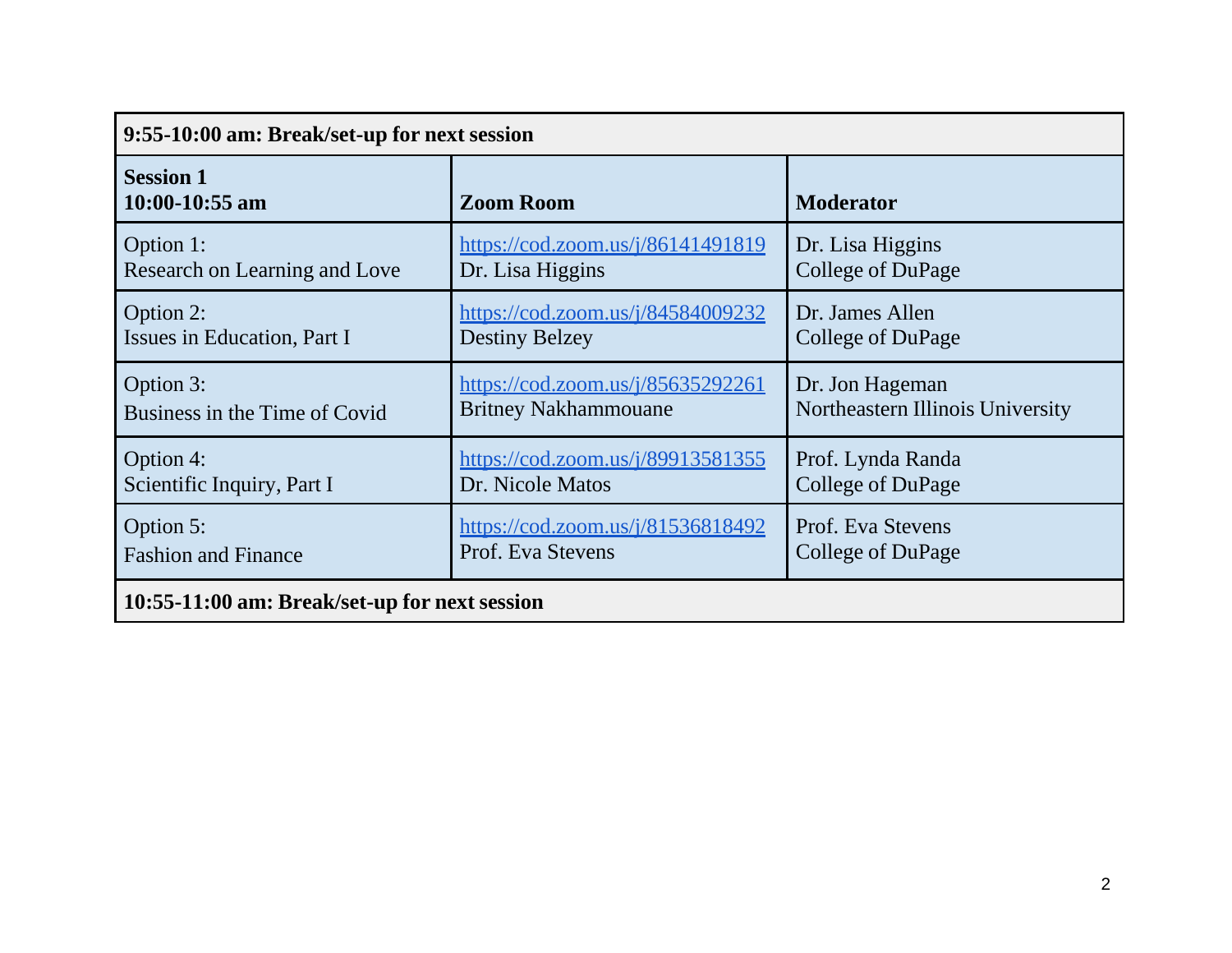| <b>Session 2</b><br>11:00-11:55 am | <b>Zoom Room</b>                  | <b>Moderator</b>          |
|------------------------------------|-----------------------------------|---------------------------|
| Option 1:                          | https://cod.zoom.us/j/86141491819 | Dr. Maria Ritzema         |
| We're Made By History              | Dr. Lisa Higgins                  | College of DuPage         |
| Option 2:                          | https://cod.zoom.us/j/84584009232 | Prof. Ken Orenic          |
| <b>Child and Animal Welfare</b>    | <b>Destiny Belzey</b>             | College of DuPage         |
| Option 3:                          | https://cod.zoom.us/j/85635292261 | Dr. Jennifer Conary       |
| Diving into the Literary Arts      | <b>Britney Nakhammouane</b>       | DePaul University         |
| Option 4:                          | https://cod.zoom.us/j/89913581355 | Dr. Nicole Matos          |
| <b>Innovations in Health Care</b>  | Dr. Nicole Matos                  | College of DuPage         |
| Option 5:                          | https://cod.zoom.us/j/81313494192 | Prof. Trina Sotirakopulos |
| <b>Coping Through Creativity</b>   | Prof. Trina Sotira                | College of DuPage         |

### **12:00-12:30 pm: Lunch**

# **12:30-12:55 pm: Drawing with Prizes!**

Enter your name in a drawing for fun prizes!

Hosted by the Honors Student Advisory Committee and Phi Theta Kappa

Virtual Headquarters

Zoom Link: https://cod.zoom.us/j/81328981591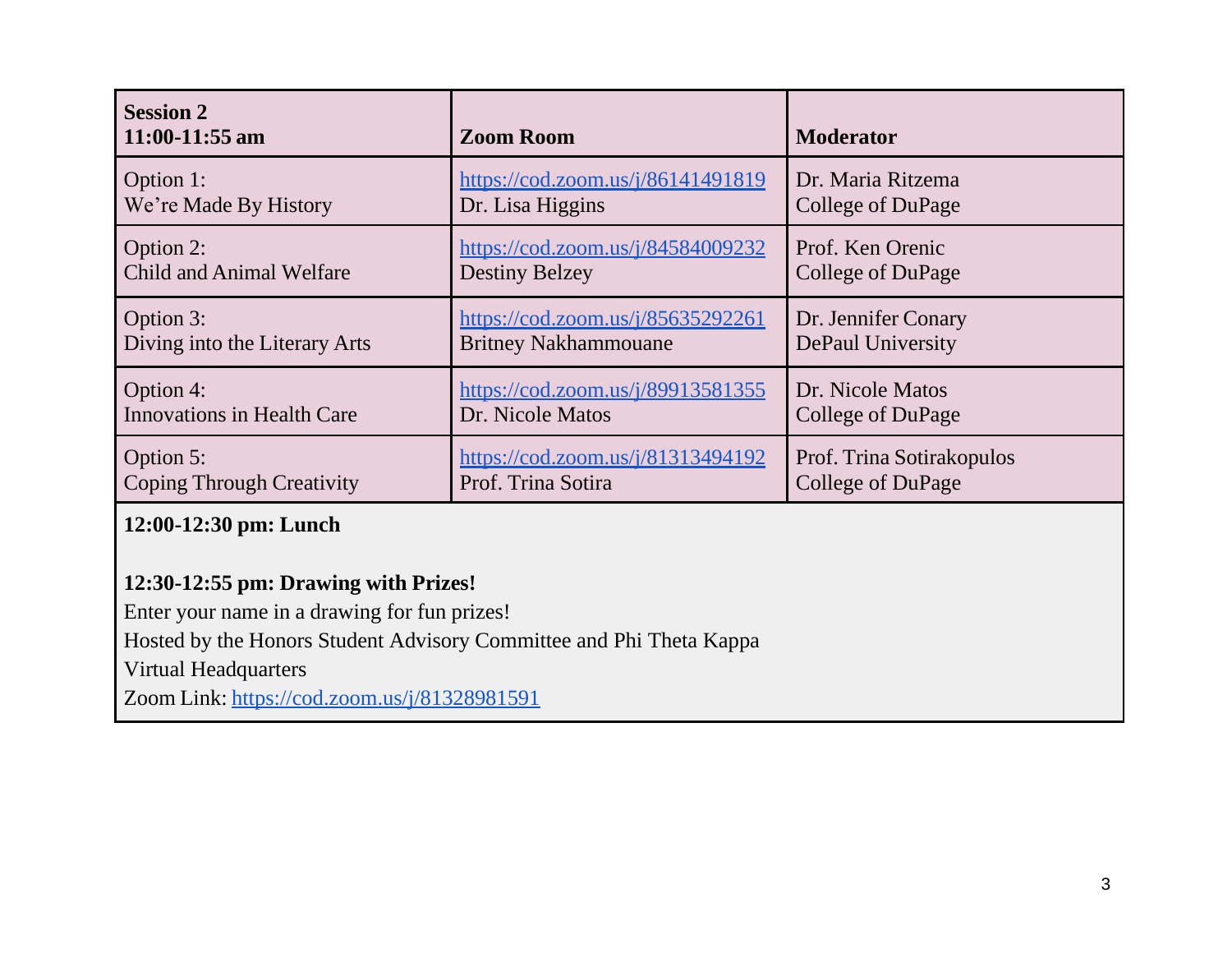| <b>Session 3</b><br>$1:00-1:55$ pm                                                                    | <b>Zoom Room</b>                                                                                  | <b>Moderator</b>                                  |
|-------------------------------------------------------------------------------------------------------|---------------------------------------------------------------------------------------------------|---------------------------------------------------|
| Option 1:<br>Violence Against and By Women                                                            | $\frac{https://cod.zoom.us/j/86141491819}{https://cod.zoom.us/j/86141491819}$<br>Dr. Lisa Higgins | Dr. Lisa Higgins<br><b>College of DuPage</b>      |
| Option 2:<br>National Solutions to the High<br><b>Costs of Infrastructure and Higher</b><br>Education | https://cod.zoom.us/j/84584009232<br><b>Destiny Belzey</b>                                        | <b>Destiny Belzey</b><br><b>College of DuPage</b> |
| Option 3:                                                                                             | https://cod.zoom.us/j/85635292261                                                                 | Prof. Jim Bradley                                 |
| Scientific Inquiry, Part II<br>(Plus DINOSAURS!)                                                      | <b>Britney Nakhammouane</b>                                                                       | College of DuPage                                 |
| Option 4:<br><b>Problematizing Ethics</b>                                                             | https://cod.zoom.us/j/89913581355<br>Dr. Nicole Matos                                             | Dr. Nicole Matos<br>College of DuPage             |
| Option 5:<br>Our Bodies, Our Health                                                                   | https://cod.zoom.us/j/5100702442<br><b>Prof. Christine Kickels</b>                                | Prof. Christine Kickels<br>College of DuPage      |
| 1:55-2:00 pm: Break/set-up for next session                                                           |                                                                                                   |                                                   |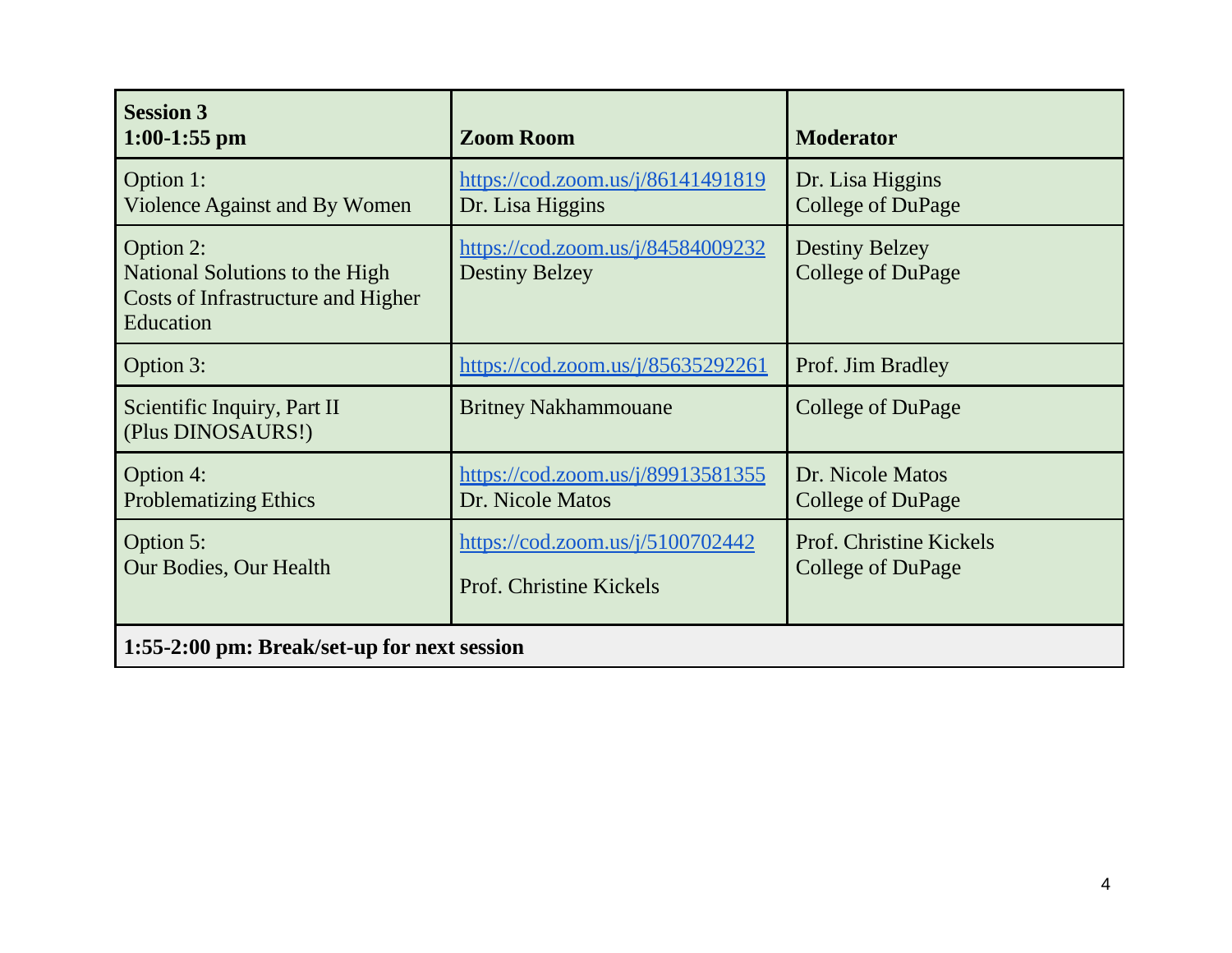| <b>Session 4</b><br>$2:00-2:55$ pm | <b>Zoom Room</b>                  | <b>Moderator</b>                  |
|------------------------------------|-----------------------------------|-----------------------------------|
| Option 1:                          | https://cod.zoom.us/j/86141491819 | Dr. Lisa Higgins                  |
| <b>Fighting For Our Rights</b>     | Dr. Lisa Higgins                  | College of DuPage                 |
| Option 2:                          | https://cod.zoom.us/j/84584009232 | Dr. David Rhea                    |
| <b>Mental Health Issues</b>        | <b>Destiny Belzey</b>             | <b>Governors State University</b> |
| Option 3: A Gen Z Guide to         | https://cod.zoom.us/j/85635292261 | Dr. Matthew Green                 |
| Marriage, Technology and Sleep     | <b>Britney Nakhammouane</b>       | College of DuPage                 |
| Option 4:                          | https://cod.zoom.us/j/89913581355 | Dr. Nicole Matos                  |
| Issues in Education, Part II       | Dr. Nicole Matos                  | College of DuPage                 |
| Option 5:                          | https://cod.zoom.us/j/5793693319  | Dr. Paul Small                    |
| Scientific Inquiry, Part III       | Prof. Ken Orenic                  | Eureka College                    |

**3:00-3:15 pm: Closing Remarks, Announcement of Award Recipients**

**"Student Choice Awards" Survey Link: https://forms.gle/t7ZcWievqcygovsi9**

Virtual Headquarters

Zoom Link: https://cod.zoom.us/j/81328981591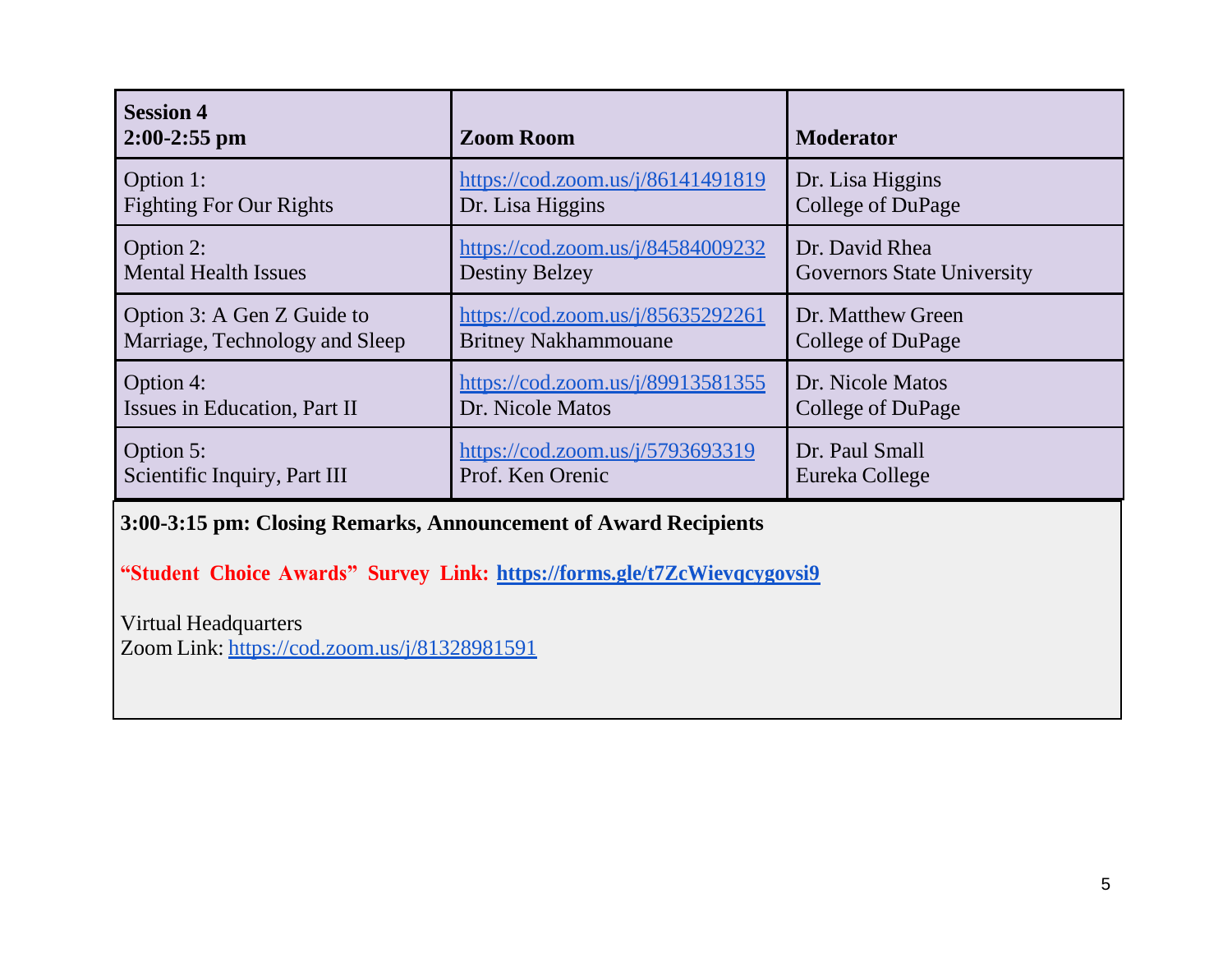# **HCIR Student Symposium Award Recipients**

**HCIR Student Symposium Awards!**

**Posters**

**1 st Place**

**Noelle Bank, Elmhurst University "Exploring the Roles of p53 and CHEK2 in Glioblastoma Multiforme"**

**2 nd Place**

**Merveille Muyizere, Northern Illinois University "Response of different body parts of house flies (Musca domestica - Diptera: Muscidae) to different tastants"**

**3 rd Place**

**Scott Huston, Elmhurst University "Spill the T: Misinformation About Transmasculine Contraception"**

**Presentations**

**1 st Place**

**Hannah Hogue, Illinois State University "Tracht: An Exploration into German Folk Dress, its Historical Connotations, and the Future of the Artform."**

**2 nd Place**

**Muhammad Bangash, Northeastern Illinois University**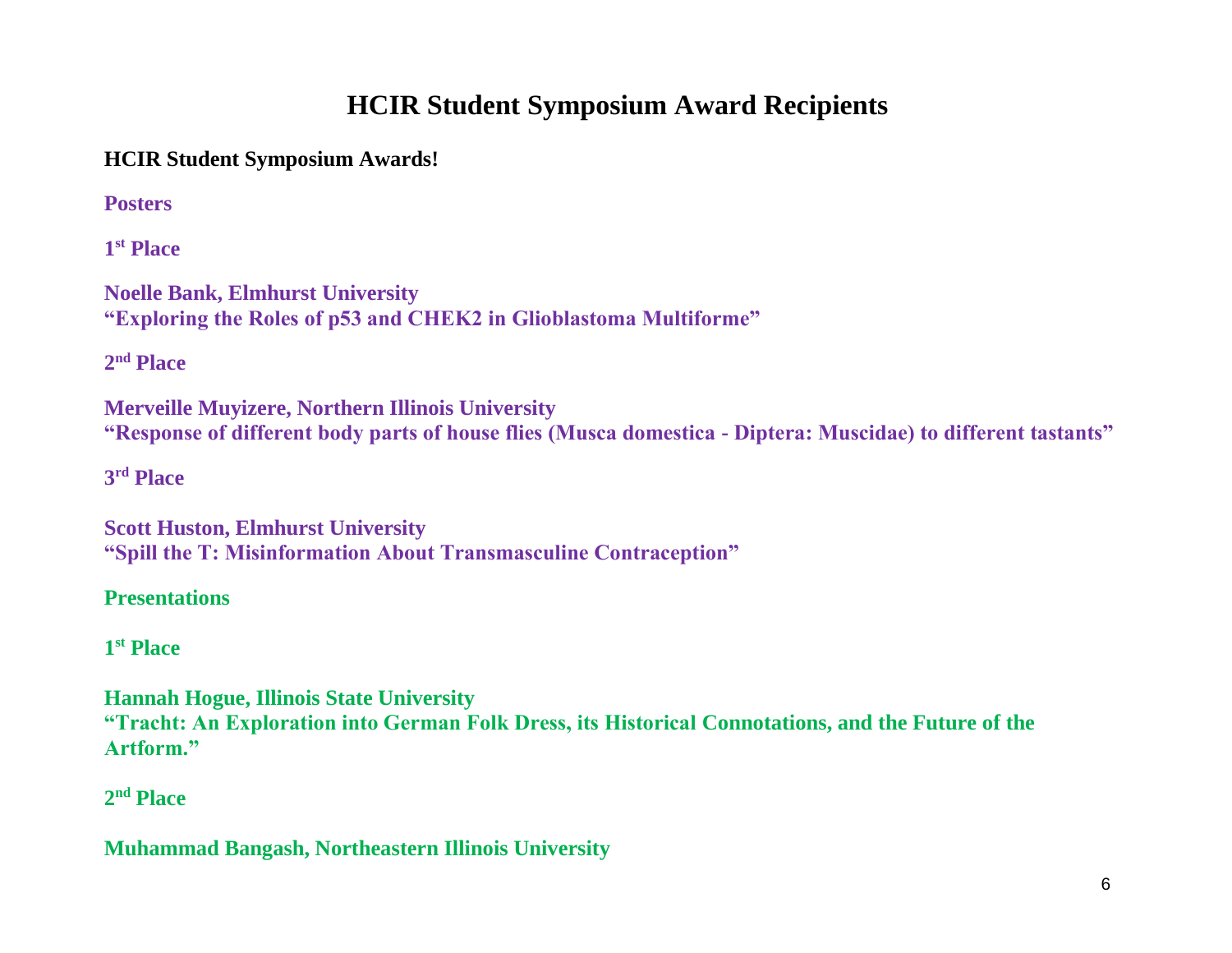### **"Smartphone as an Edge for Context-Aware Real-time Processing for Personal e-Health"**

**3 rd Place**

**Liam Kirschbaum, Governors State University "Make Their Economy Scream: The History of 1980s Global Economic Policy"**

**Student Choice Awards!**

**Poster:** 

**Veronica Swanson, Heartland Community College "Hashimotos Thyroiditis and Why the Thyroid is Small but Mighty"**

**Presentation:**

**Mia Kaufman, Heartland Community College "The Men's Mental Health Stigma"**

#### **Poster Awards**

1st Place: \$250 2nd Place: \$150 3rd Place: \$100 Students Choice: \$50

#### **Paper, Panel or Other Presentation Awards**

1st Place: \$250 2nd Place: \$150 3rd Place: \$100 Students Choice: \$50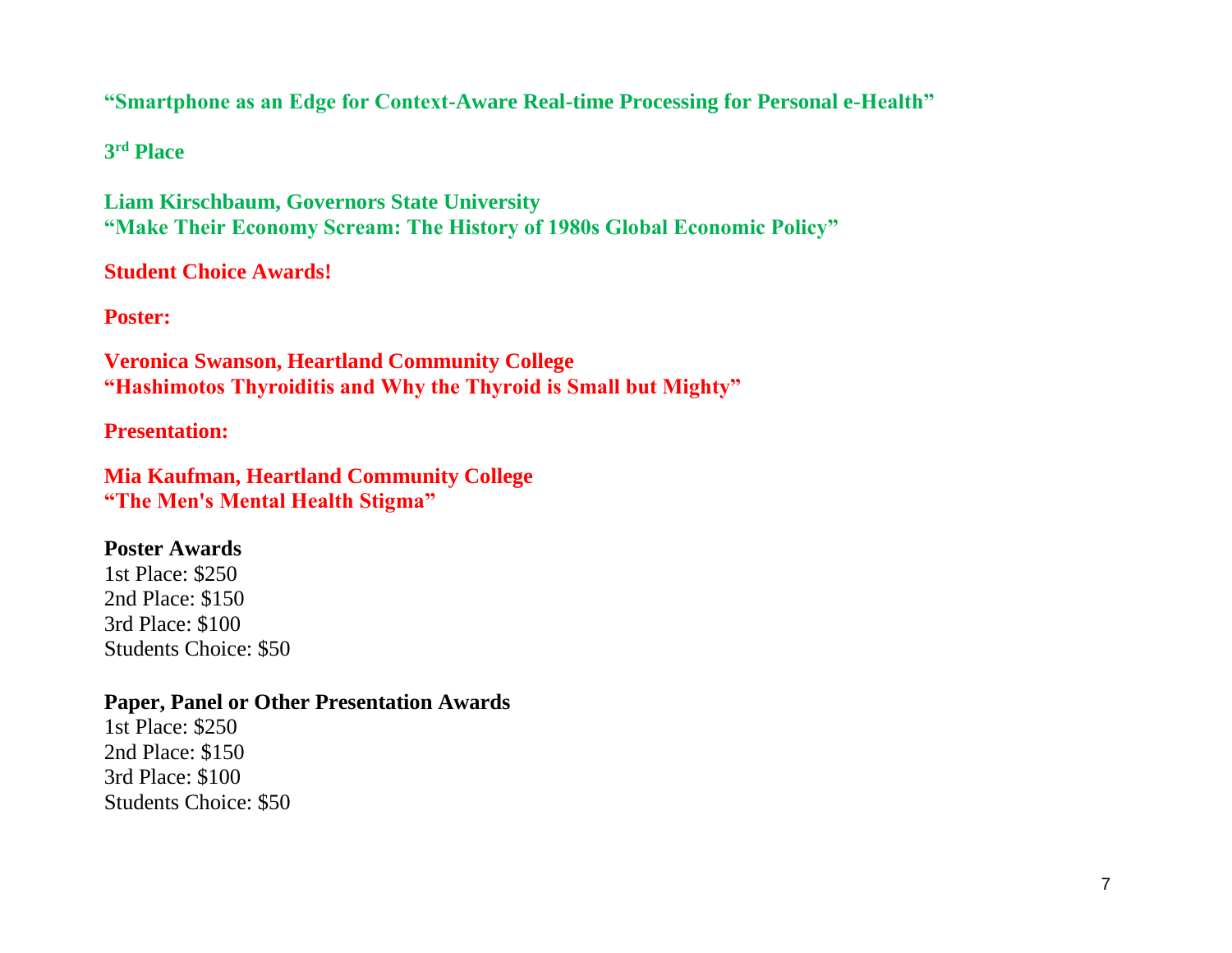#### *Presentation Schedule:*

#### **9:00-9:30 am: Welcome**

#### **9:30-9:55 am: Icebreaker Breakouts by Majors**

#### **10:00-10:55 am: Session 1**

### **Option 1: Research on Learning and Love**

Rachel Beckman/Sarah Solon, Governors State University "Rational Love: How Personality Traits Can Influence Your Love Language"

Sumayya Yusuf/Leila Zarzour, Governors State University "A New World of Learning: The Pandemics Effect on Education Locally and Globally"

#### **Option 2: Issues in Education, Part I**

\*Daniel Tofte, Heartland Community College "College Living"

\*Yousuf Khan, Northern Illinois University "Student and School Climate Characteristics Associated with Defending Victims of Bullying Among Middle Schoolers"

\*Tiffany Cuevas, College of DuPage "A Closer Look at Illinois Approach to K-12 School Funding"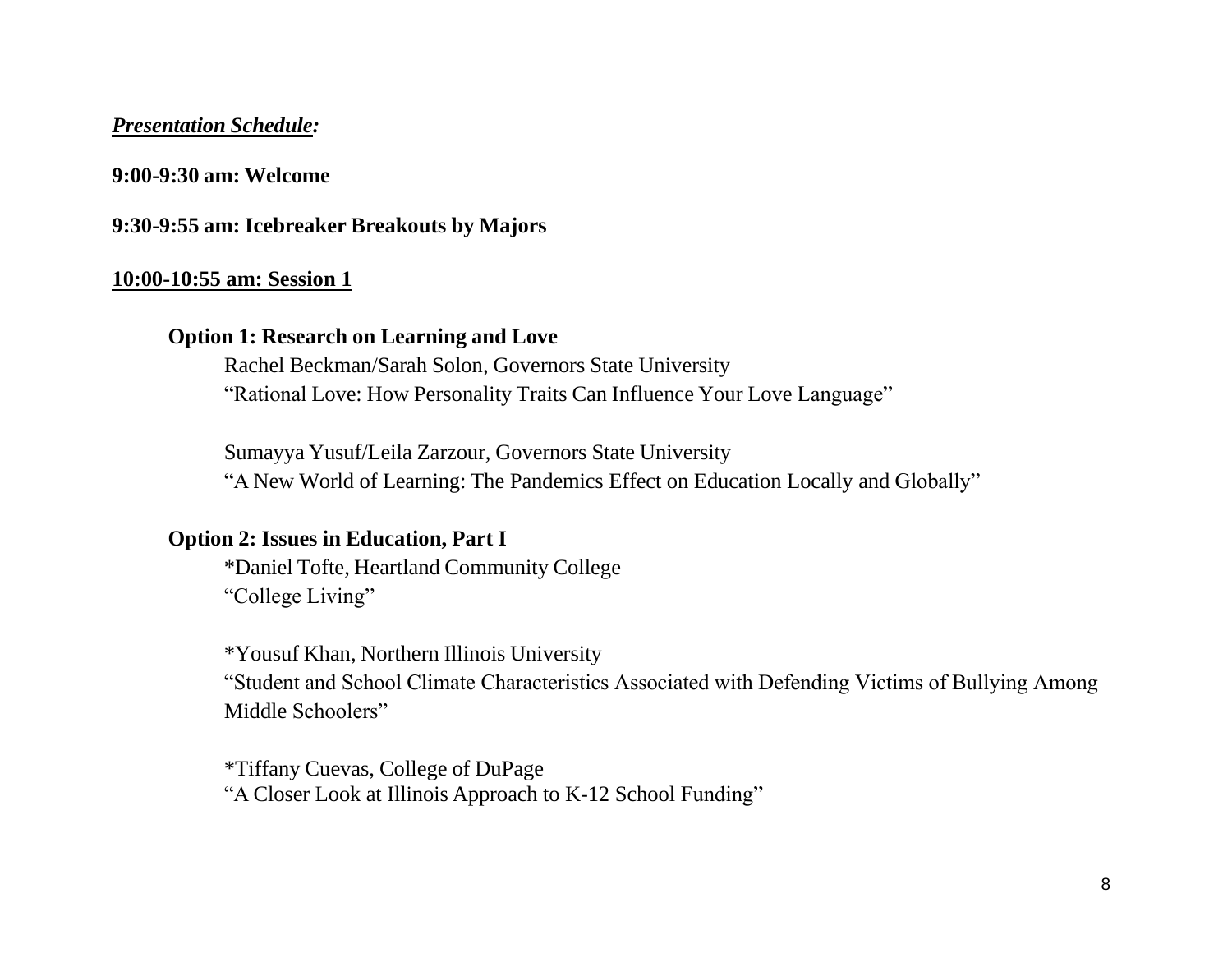$*$  = Poster

Padlet Link for all Posters: <https://padlet.com/higgins19/est47ymozrypicjo>

### **Option 3: Immigration and Business in the Time of Covid**

\*Zelal Mustafaoglu, University of Illinois Springfield "Textual Analysis of Companies Performance During the COVID-19 Pandemic"

\*Jenny Lin, Heartland Community College "How Covid 19 Effect Restaurant Industry?"

 $*$  = Poster

Padlet Link for all Posters: <https://padlet.com/higgins19/est47ymozrypicjo>

### **Option 4, Scientific Inquiry, Part I**

\*Noelle Bank, Elmhurst University "Exploring the Roles of p53 and CHEK2 in Glioblastoma Multiforme"

\*Aaren Manz, Northern Illinois University "Engineering Reversible pH-Dependent Antibody Switches using Ionizable Triggers in an Anti-Caffeine VHH Homodimer Interface"

\*Merveille Muyizere, Northern Illinois University "Response of different body parts of house flies, Musca domestica (Diptera: Muscidae) to different tastants"

 $*$  = Poster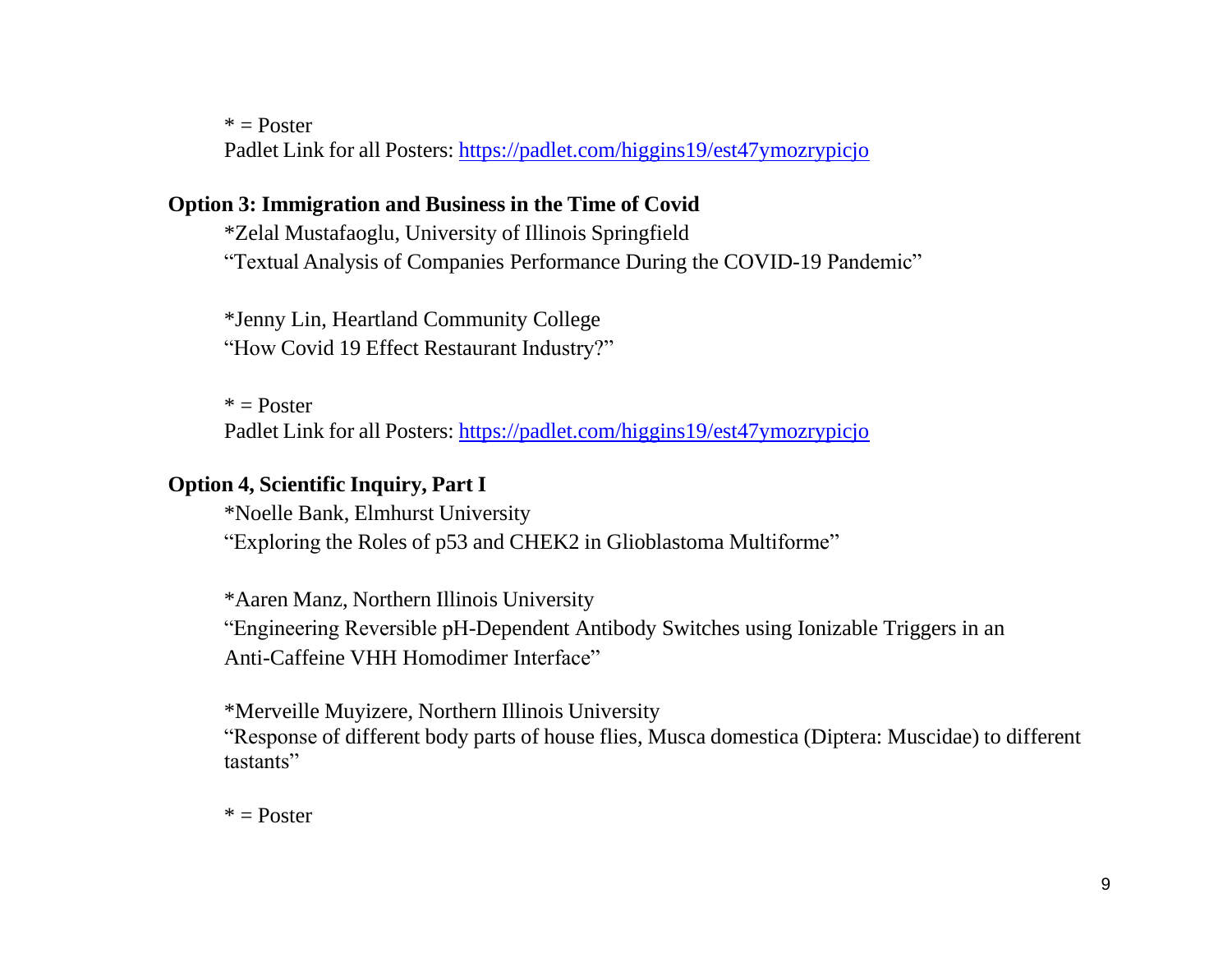Padlet Link for all Posters: <https://padlet.com/higgins19/est47ymozrypicjo>

#### **Option 5: Fashion and Finance**

Hannah Hogue, Illinois State University

"Tracht: An Exploration into German Folk Dress, its Historical Connotations, and the Future of the Artform"

Mickael Agustin, Heartland Community College "Fast Fashion: Haste Makes Waste"

\*Fanami, Opeyemi, College of DuPage "A(n) Unpopularized Financial Investment"

\*Caitlin Hensley, Northern Illinois University "How the Interlacing of the Psychology of Greed and Corporate Economics Affects Working Class Americans"

 $*$  = Poster Padlet Link for all Posters: <https://padlet.com/higgins19/est47ymozrypicjo>

#### **10:55-11:00 am: Break**

#### **11:00-11:55 am: Session 2**

#### **Option 1: We're Made By History**

Liam Kirschbaum, Governors State University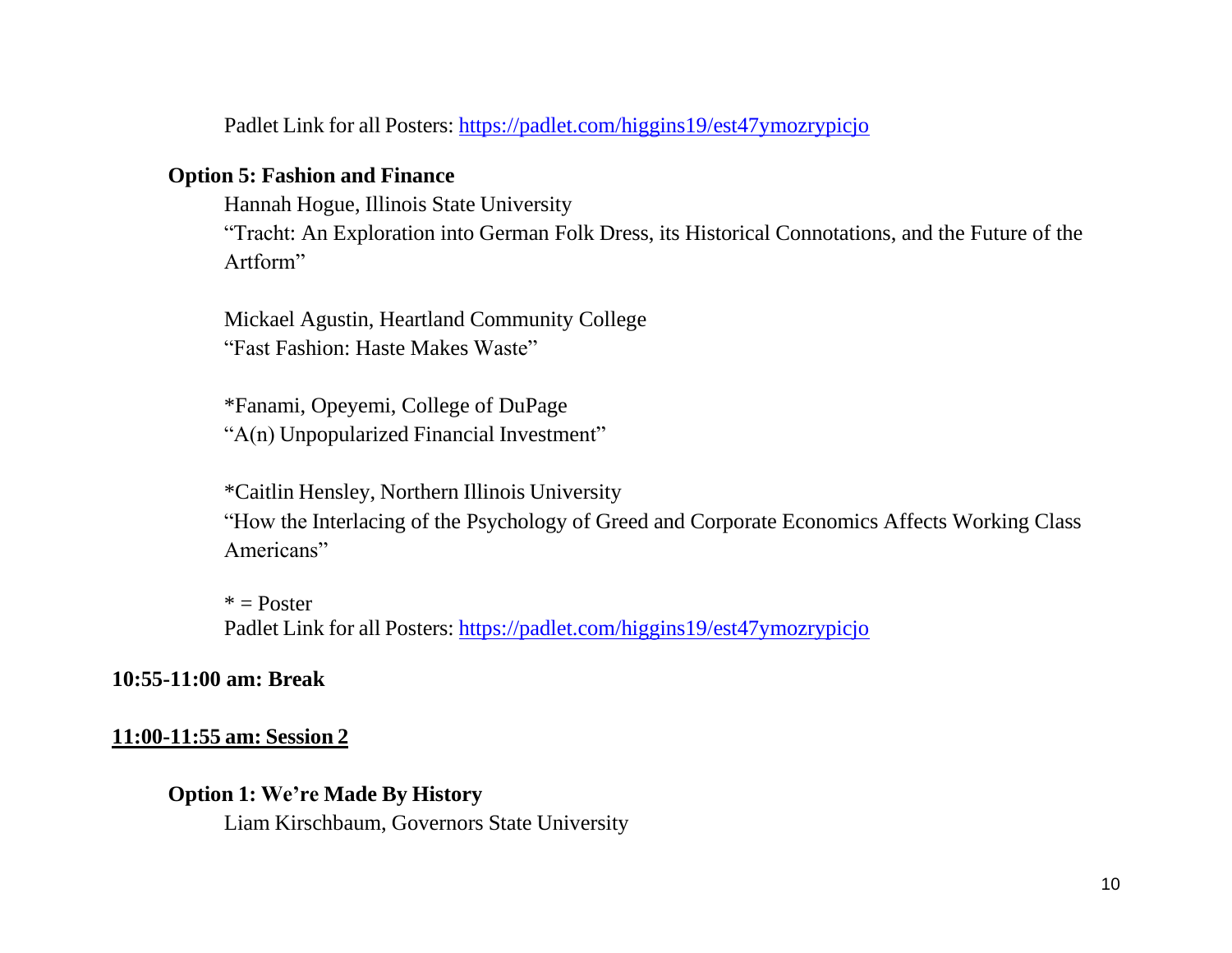"Make Their Economy Scream: The History of 1980s Global Economic Policy"

Daniel Griner, Heartland Community College "The Three Kingdoms of China"

#### **Option 2: Child and Animal Welfare**

Destiny Baker, Heartland Community College "Children in Foster"

Carolyn Dering, College of DuPage "Banning the Unethical Practices of Puppy Mills in Every State"

Kenneth Holdman, Heartland Community "The End of Animal Abuse"

#### **Option 3: Diving into the Literary Arts**

Yulia Hutsul, Harper College "Anne Sexton: Defending the Nature of Womanhood in the Poem 'Her Kind'"

Anthony Reppman, Trinity Christian College "Framing Frankenstein"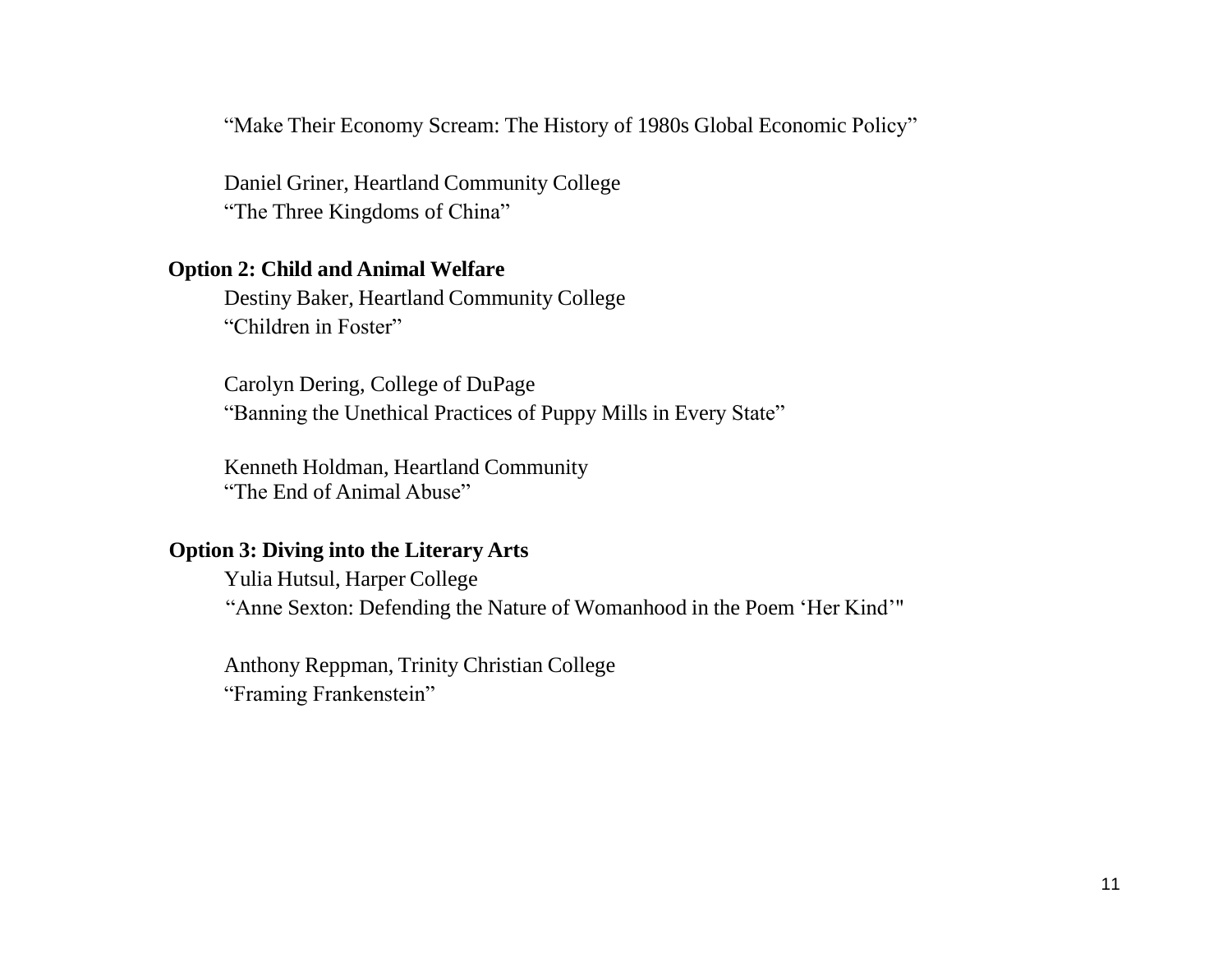Rowan Brandou, College of DuPage "The Glass Menagerie: 'His Saddest Play'"

\*Jaspreet Kaur, Harper College "The Rise of the Working Class: The Atrocity of the Falling Aristocracy in Dracula"

 $*$  = Poster Padlet Link for all Posters: <https://padlet.com/higgins19/est47ymozrypicjo>

#### **Option 4: Innovations in Health Care**

Muhammad Bangash, Northeastern Illinois University "Smartphone as an Edge for Context-Aware Real-time Processing for Personal e-Health"

Sean Gunderson, Northeastern Illinois University "Uncomfortable Conversations with a Psychiatric Survivor: Exploring the Paradigm Shift in Mental Health"

Ceejay Ritzke, Governors State University "The Effect Horses Have on Mental Health"

#### **Option 5: Coping Through Creativity**

Ava Perino/Mariam Ahmed, Governors State University "Journal Journeys: A Reflection of Growth and Healing of Inner Child"

Norbaya Durr, Elmhurst University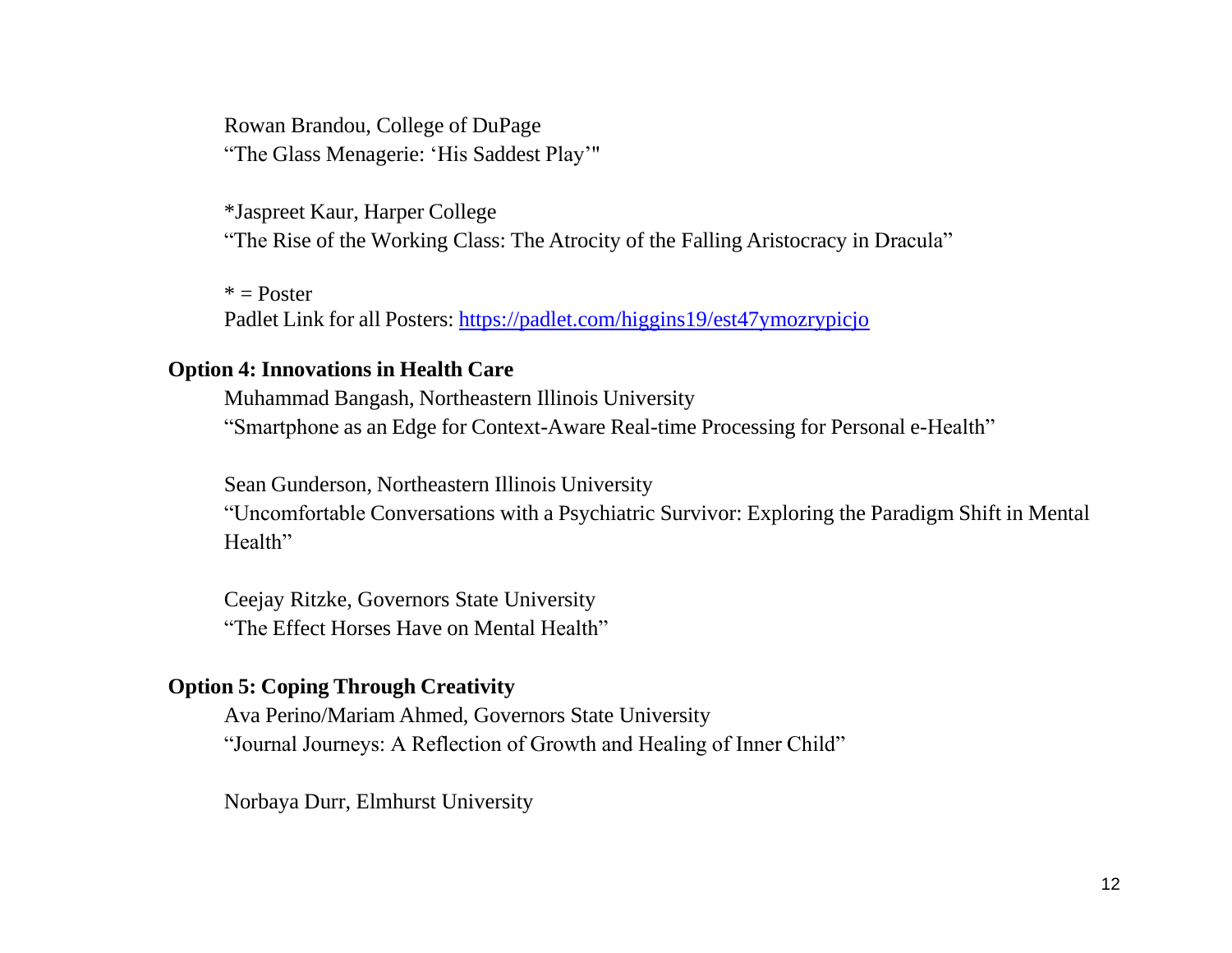"Community Building with Literature: Bibliotherapy and Creative Writing Collaborative Storytelling"

Carolynn Green, Heartland Community College "The Push Against Creativity"

#### **12:00-12:30 pm: Lunch on Your Own**

#### **12:30-12:55 pm: Trivia Games With Prizes**

#### **1:00-1:55 pm: Session 3**

### **Option 1: Violence Against or By Women**

Varshitha Akella, Harper College "Is She a Prostitute or a Slave? Methods to Decrease Sex Trafficking and Prostitution in Chicago"

Taiah Guess, Harper College "A Hidden Epidemic: Chicago's Missing and Murdered Women"

#### **Option 2: National Solutions to The High Costs of Infrastructure and Higher Education**

Maxwell Harris and Anjanette Francisco, College of DuPage

"The Current Condition of Our Infrastructure"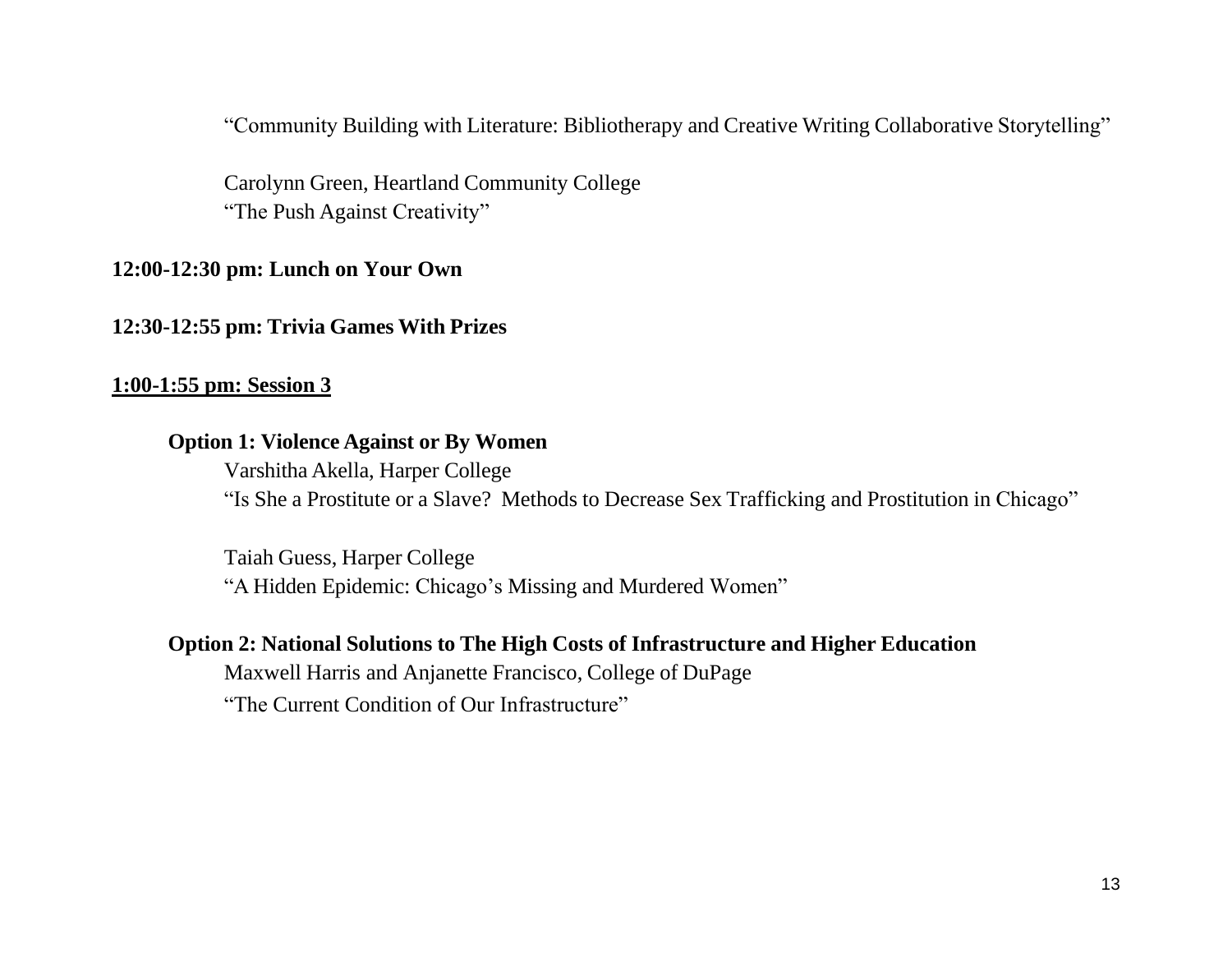#### **Option 3: Scientific Inquiry, Part II (Plus DINOSAURS!)**

Francesca Burkett, Southern Illinois University "Modeling Magma Production Beneath Subduction Zones"

Makayla Clark, Elmhurst University "Geometric Morphometric Analysis of the Ontogenetic Differences in the Jaw of Hadrosauroid, Eolambia caroljonesa"

Hisham Elseweifi, College of DuPage "The Effect of pH on Transdermal Permeation of Ibuprofen and Aceclofenac"

### **Option 4: Problematizing Ethics**

Fatima Imam, College of DuPage "The Ethics of Genetic Enhancement"

Alex Urbanski, College of DuPage "Artificial Morality"

Zachary Walter, Eureka College "Is the (Non)-Philosopher Mad?: An Analysis of Non-Standard Thought"

 $*$  = Poster Padlet Link for all Posters: <https://padlet.com/higgins19/est47ymozrypicjo>

### **Option 5: Our Bodies, Our Health**

\*Scott Huston, Elmhurst University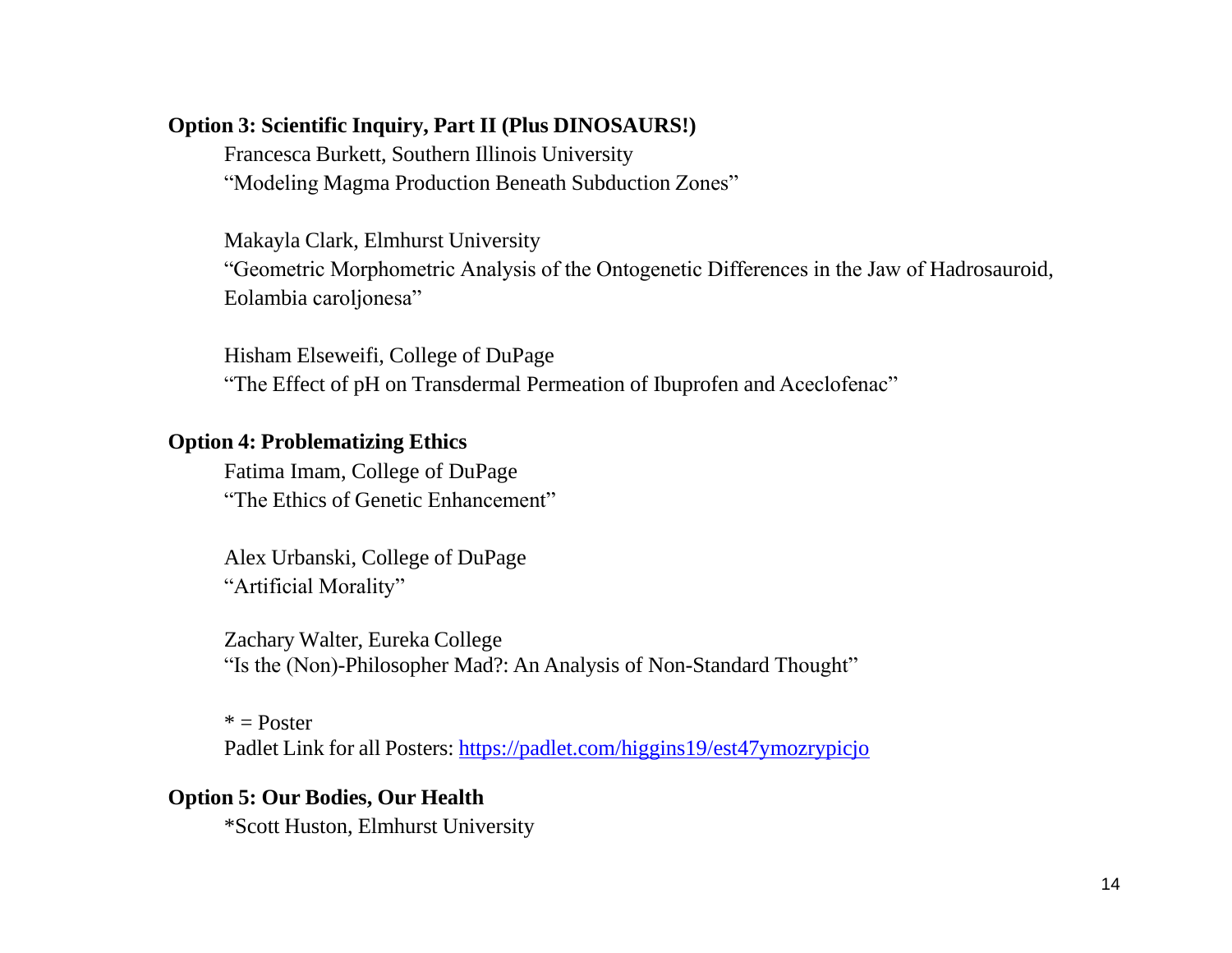"Spill the T: Misinformation About Transmasculine Contraception"

\*Veronica Swanson, Heartland Community College "Hashimotos Thyroiditis and Why the Thyroid is Small but Mighty"

\*Aidan Bengford, Northern Illinois University "American Film Culture on Disability Representation"

\*Madelyn Crutcher, Heartland Community College "Food Sensitivities and You"

 $*$  = Poster Padlet Link for all Posters: <https://padlet.com/higgins19/est47ymozrypicjo>

#### **1:55-2:00 pm: Break**

#### **2:00-2:55 pm: Session 4**

### **Option 1: Fighting For Our Rights**

Nicole Spencer, College of DuPage "Access to Quality Education: An Analysis of a Fundamental Human Right"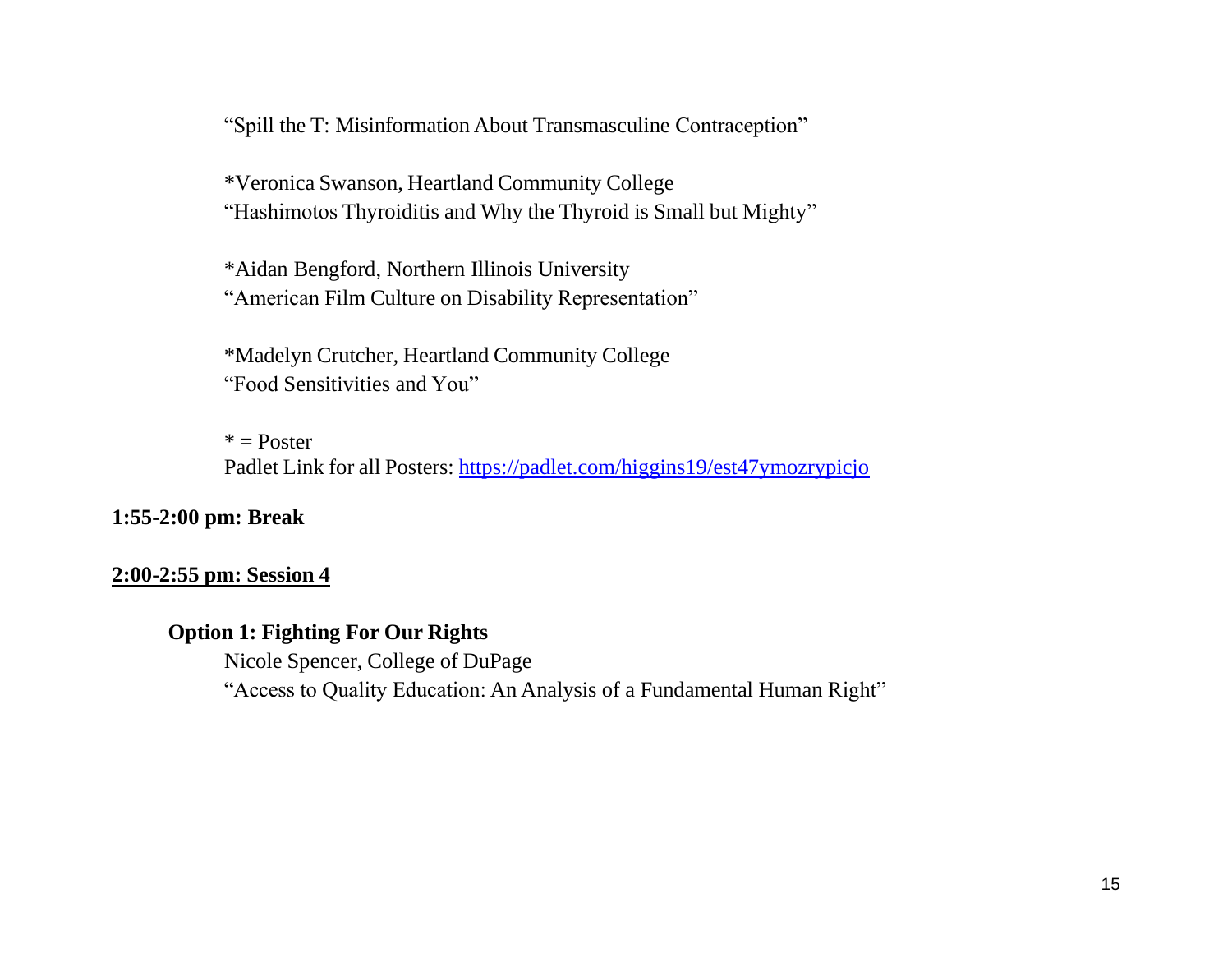Mary Dillon, College of DuPage "Ensuring Abortion Rights for Women"

#### **Option 2: Mental Health Issues**

Alyssa Kraus/Caitlin Sellers, Governors State University "Socioeconomic Status and Its Effects on Mental Health"

Mia Kaufman, Heartland Community College "The Men's Mental Health Stigma"

Amirah Ahmed, College of DuPage "Dying With Dignity"

#### **Option 3: A Gen Z Guide to Marriage, Technology and Sleep**

Jacklyn Mowrey, Heartland Community College "Couples Challenges"

> Caleb Drane, Heartland Community College "Generation Z and Their Media Consumption Habits"

Owen Brown, Heartland Community College "The Importance of Sleep"

#### **Option 4: Issues in Education, Part II**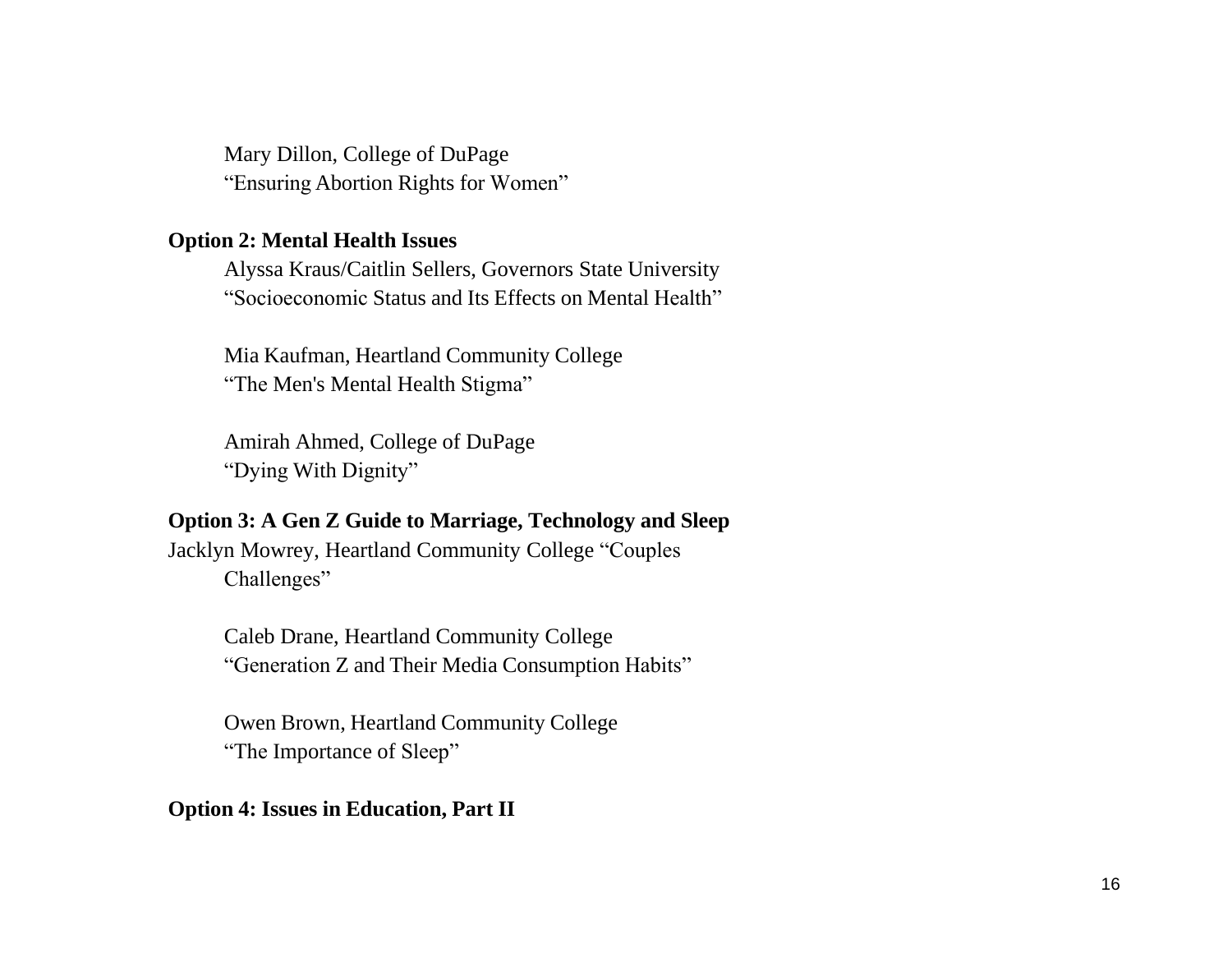\*Madelyn Soldan, Elmhurst University

"Accommodating for Students with Autism or Dyslexia within the Music Classroom"

Alisa Wright, Heartland Community College "Agriculture Education in Schools"

 $*$  = Poster Padlet Link for all Posters: <https://padlet.com/higgins19/est47ymozrypicjo>

#### **Option 5: Scientific Inquiry, Part III**

\*Tamryn Jordan, Saint Xavier University "How Much Is Too Much? Calcium Oxalate Exposure in Small Animals"

\*Behraam Khattak/Ismail Mohammad, Elmhurst University "Sour Flavors Do Not Increase Risky Behavior in Daphnia Magna"

\*Afreen Mushtaheed, University of St. Francis "Antibiotic Susceptibility Patterns in Bacillus Species Isolated from Biofilms in Sink Drains"

\*Marion Bensing, Harper College "Applications of GFP"

 $*$  = Poster Padlet Link for all Posters: <https://padlet.com/higgins19/est47ymozrypicjo>

**2:55-3:00 pm: Break 3:00-3:15 pm: Closing Remarks and Announcement of Award Recipients**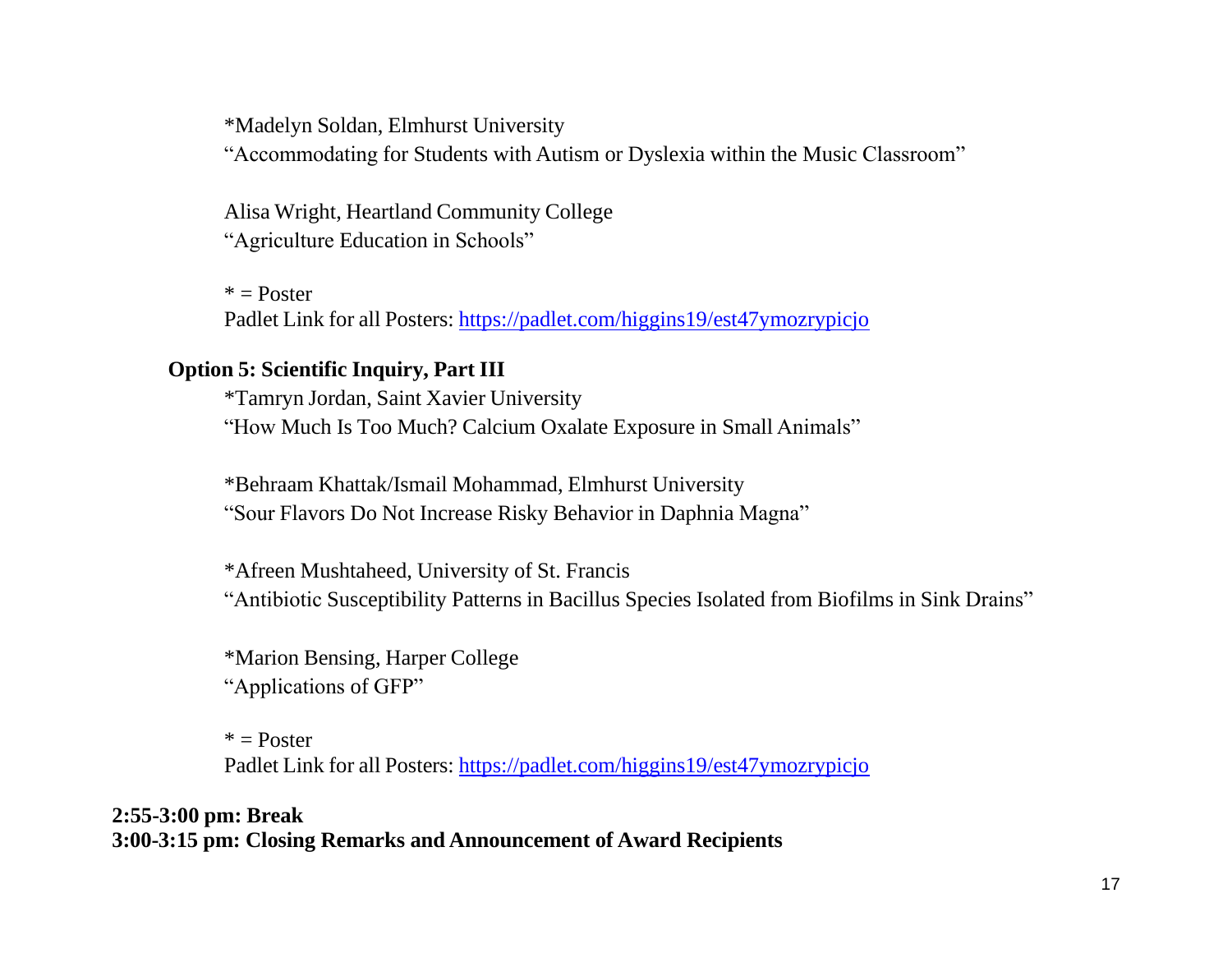#### *Session Abstracts:*

### **10:00-10:55 am: Session 1**

### **Option 1: Research on Learning and Love**

## **Rachel Beckman and Sarah Solon, Governors State University "Rational Love: How Personality Traits Can Influence Your Love Language"**

In the field of personality psychology, experts desperately pick apart the human experience as an attempt to define what sets each one of us apart from the other. Ever since analytical psychologist, Carl Jung, introduced the concept of personality types, many others have followed suit to explain the human experience. A hundred years later, the Enneagram test does just this by separating personalities into nine different types, each determined by a self-assessment evaluation. With this, an individual can reflect on their core values and how they apply this in their day-to-day life. Alongside this, the Enneagram depicts an individual's needs and desires in relationships, namely, their love language. To that end, not much research has been done to explore how these two correlate. Rachel Beckmann and Sarah Solon explore just how much impact the personality type has on relationships across the board by utilizing both firsthand and secondary research. For instance, can an Enneagram type 8 be more likely to pursue a love language that pertains to quality time, or is this pair just by chance?

### **Sumayya Yusuf and Leila Zarzour, Governors State University "A New World of Learning: The Pandemic's Effect on Education Locally and Globally"**

The COVID-19 epidemic has devastated school systems around the world since its outbreak two years ago, having a severe effect on students' education worldwide as teaching was transferred online. With all the obstacles and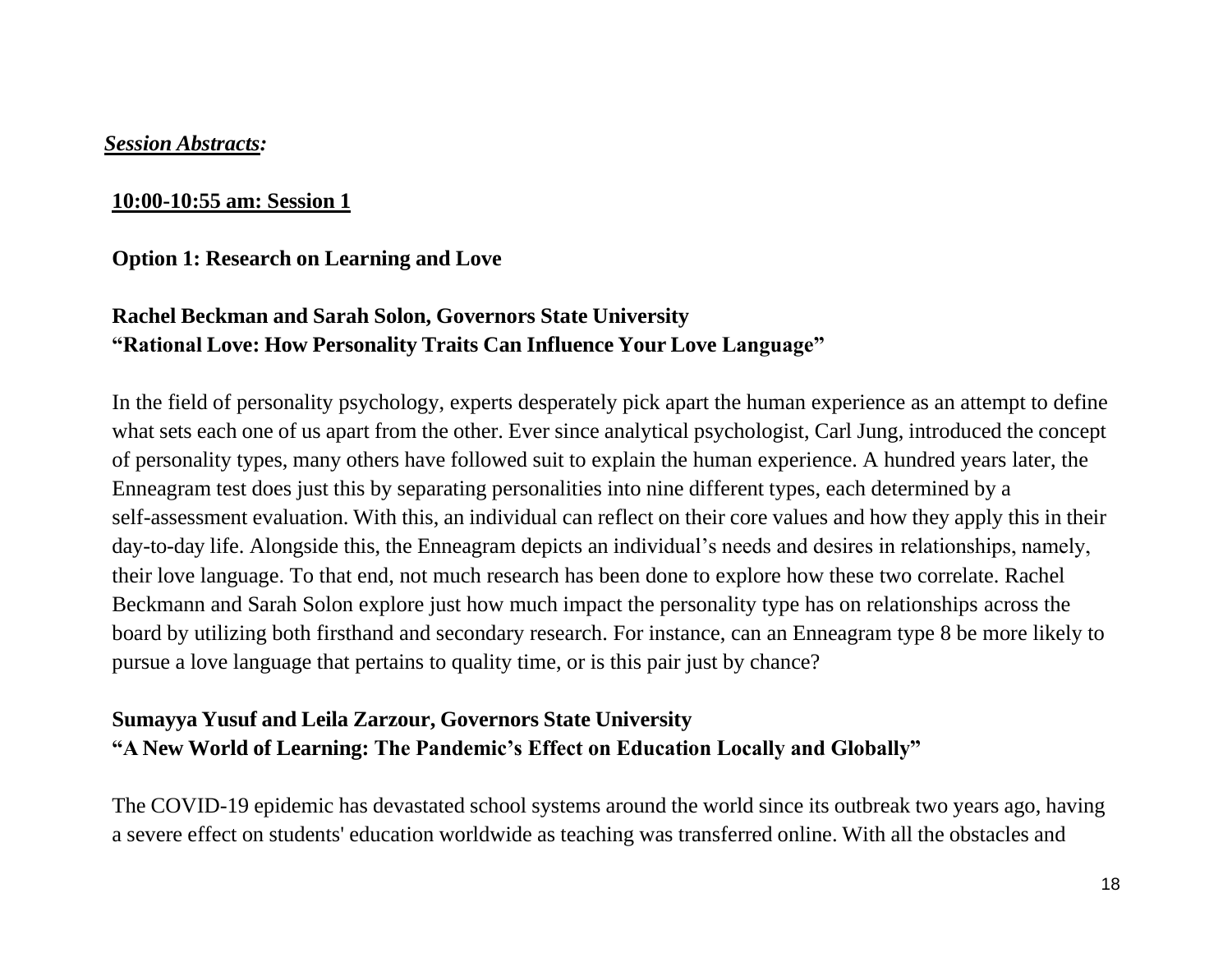adjustments to this new unprecedented time for young students, researchers speculate that the pandemic's aftermath threatens to hinder this generation's prospects and limit their options far into adulthood. Especially for students in high school who were transitioning into college, having part of their high school education online could have severe consequences on their social skills, which are essential to securing a well-paying job. In our presentation, we seek to examine the pandemic's effect on high school students in the US, as well as globally, and observe the different changes that have been implemented in education around the world to adjust to this new world of learning.

### **Option 2: Issues in Education, Part 1**

## **Daniel Tofte, Heartland Community College "College Living"**

Through my poster I hope to inform you of the importance of where you live during your pursuance of college education.

### **Yousuf Khan, Northern Illinois University**

## **"Student and School Climate Characteristics Associated with Defending Victims of Bullying Among Middle Schoolers"**

Bullying among adolescents is a prevalent and concerning issue in schools. Of the five bullying participant roles, defending behavior is the focus of this study because it is a beneficial skill for students to learn and for researchers to understand in order to mitigate bullying. Our study explored student and school climate characteristics associated with defending behavior among a large middle school sample across gender. We predicted that students with more social-emotional problems would be less likely to defend, while students with high prosocial behaviors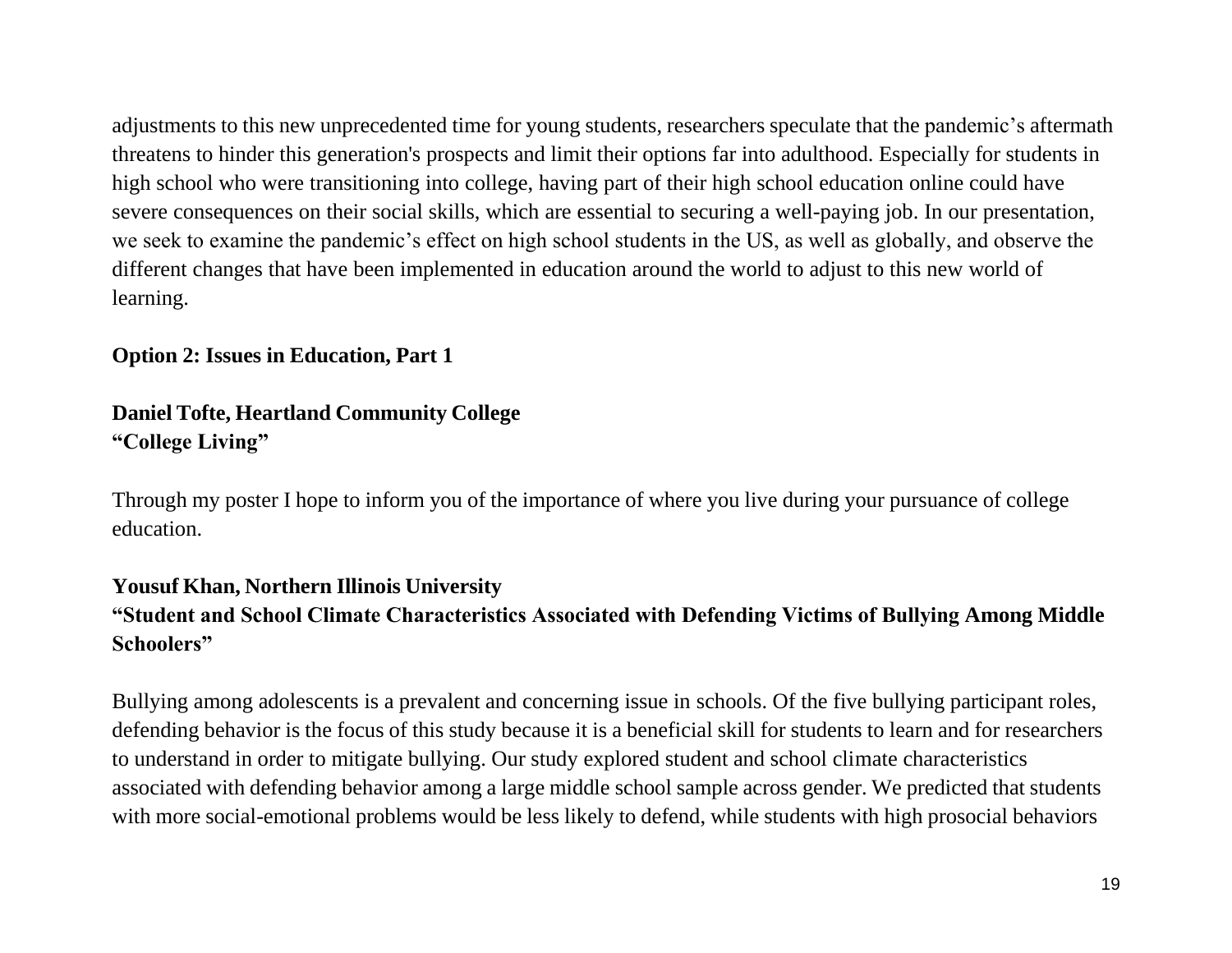would be more likely to defend. In addition, we hypothesized students who report a more positive school climate are more likely to demonstrate defending behavior than students who report a more negative school climate. Three self-report surveys were distributed to students. The Strengths & Difficulties Questionnaire collected participants' level of emotional, conduct, and peer problems. The Safe and Responsive Schools questionnaire measured perception of personal safety and school belongingness. The Bullying Participant Behaviors Questionnaire measured engagement in defending.

### **Tiffany Cuevas, College of DuPage "A Closer Look at Illinois Approach to K-12 School Funding"**

This project will focus on the funding aspect of K-12 schools in the state of Illinois. The presentation will touch a bit on the distribution of funding at both federal and state government levels. Additionally, the project will take a further look at what makes school budgets the way they are as a result of legislature and policy. Also, a variety of schools (private, charter, and public) will be compared to see how they are impacted differently or not as much. Then, the presentation will take into consideration how differing budgets affect school communities and discover how the rise of COVID-19 has presented more challenges. After reviewing all other aspects of what goes into funding schools, the project will present ways individuals and the government will and have taken action to ameliorate funding to achieve greater education for students. Overall, the presentation will center on all the factors that go into creating school funding, the outcomes, and better ways of managing effective funding.

### **Option 3: Business in the Time of Covid**

**Zelal Mustafaoglu, University of Illinois Springfield**

**"Textual Analysis of Companies Performance During the COVID-19 Pandemic"**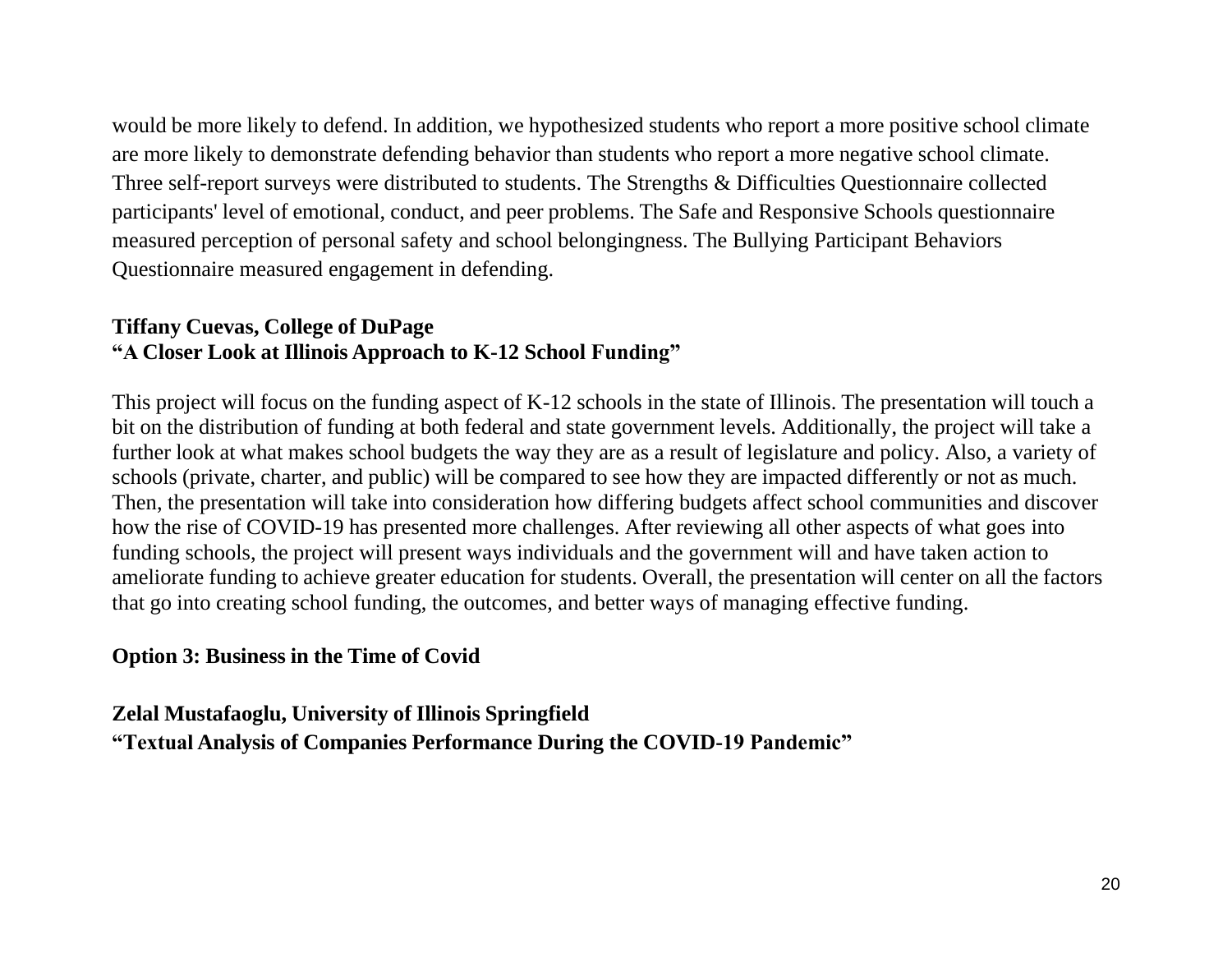This research explores the use of text analysis to evaluate the reporting of specific topics in company financial statements. Our objective is to determine the aspects in which the COVID-19 pandemic affected the performance of companies, and companies intentions in reporting COVID-19 in their financial statements. First, we run a Jupyter Notebook script to download selected companies 10-Ks which include certain keywords relating to COVID-19. Using another script, we split these 10-Ks into sentences. For data preprocessing, we employ KH-Coder, which uses Stanford POS Tagger to extract words from English data, R for statistical analysis, and MySQL to organize and retrieve the data. Then, we use KH-Coder to build co-occurrence graphs, multi-dimensional scaling, and hierarchical cluster analysis to verify the association among keywords. We use the K-means clustering algorithm to identify the ways in which COVID-19 impacted companies performance and their intentions in disclosing this impact.

## **Jenny Lin, Heartland Community College "How Covid 19 Effect Restaurant Industry?"**

In this presentation, I focus on how Covid 19 effect the restaurant industry in the United States since it happen. I divided the time line to 3 stages. The article uses data and actual cases of catering owners to analyze their personal experiences and prospects for the industry at different stages. The purpose for this program is to help people understand the situation for this industry.

**Option 4: Scientific Inquiry, Part I**

**Noelle Bank, Elmhurst University "Exploring the Roles of p53 and CHEK2 in Glioblastoma Multiforme"**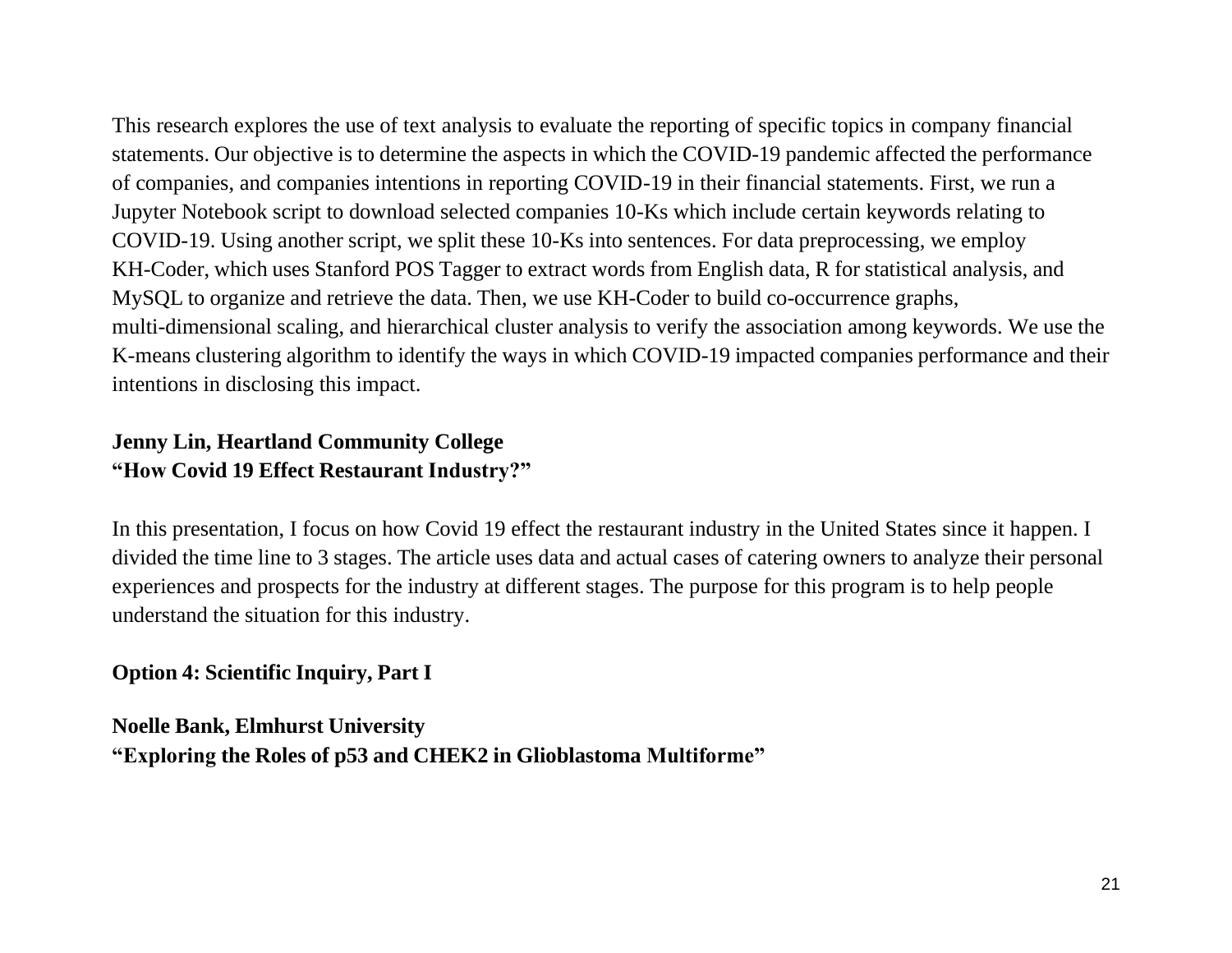Glioblastoma multiforme (GBM) is one of the most aggressive brain cancers with one of the shortest survival times at prognosis. GBM can also reoccur in patients that have successfully completed treatment. CHEK2 and p53 are two genes that, when dysfunctional, play an important role in cancer formation. It was hypothesized that expression levels of CHEK2 and p53 would be significantly lower in patients with recurrent GBM when compared to patients with primary GBM. It was also hypothesized that a shorter length of survival can be correlated with lower expression of CHEK2 and p53. Through extensive research, it was found that neither hypothesis had statistically significant data and therefore no conclusion could be drawn.

## **Aaren Manz, Northern Illinois University "Engineering Reversible pH-Dependent Antibody Switches using Ionizable Triggers in an Anti-Caffeine VHH Homodimer Interface."**

Antibodies are highly customizable biological tools that are used in numerous medicinal and life science applications due to their high binding affinity and specificity. Despite being a major benefit, the high binding affinity of antibodies can be a limitation of some applications, where the antibody-antigen interaction becomes a one-way binding event. This project aims at using camelid antibodies as a model system for generating and characterizing reversible antibody switches that bind tighter at higher pHs and weaker at lower pHs, allowing for the antibodies to be reused in certain circumstances. Using Isothermal Titration Calorimetry, we have characterized two promising mutants of the Camelid Anti-Caffeine VHH system, as well as attempted to create a double mutant to further study the extent to which pH dependency will affect the antibodies.

#### **Merveille Muyizere, Northern Illinois University "Response of different body parts of house flies (Musca domestica - Diptera: Muscidae) to different tastants"**

The main purpose of my experiment is to understand the response of house flies'legs to sugar and bitter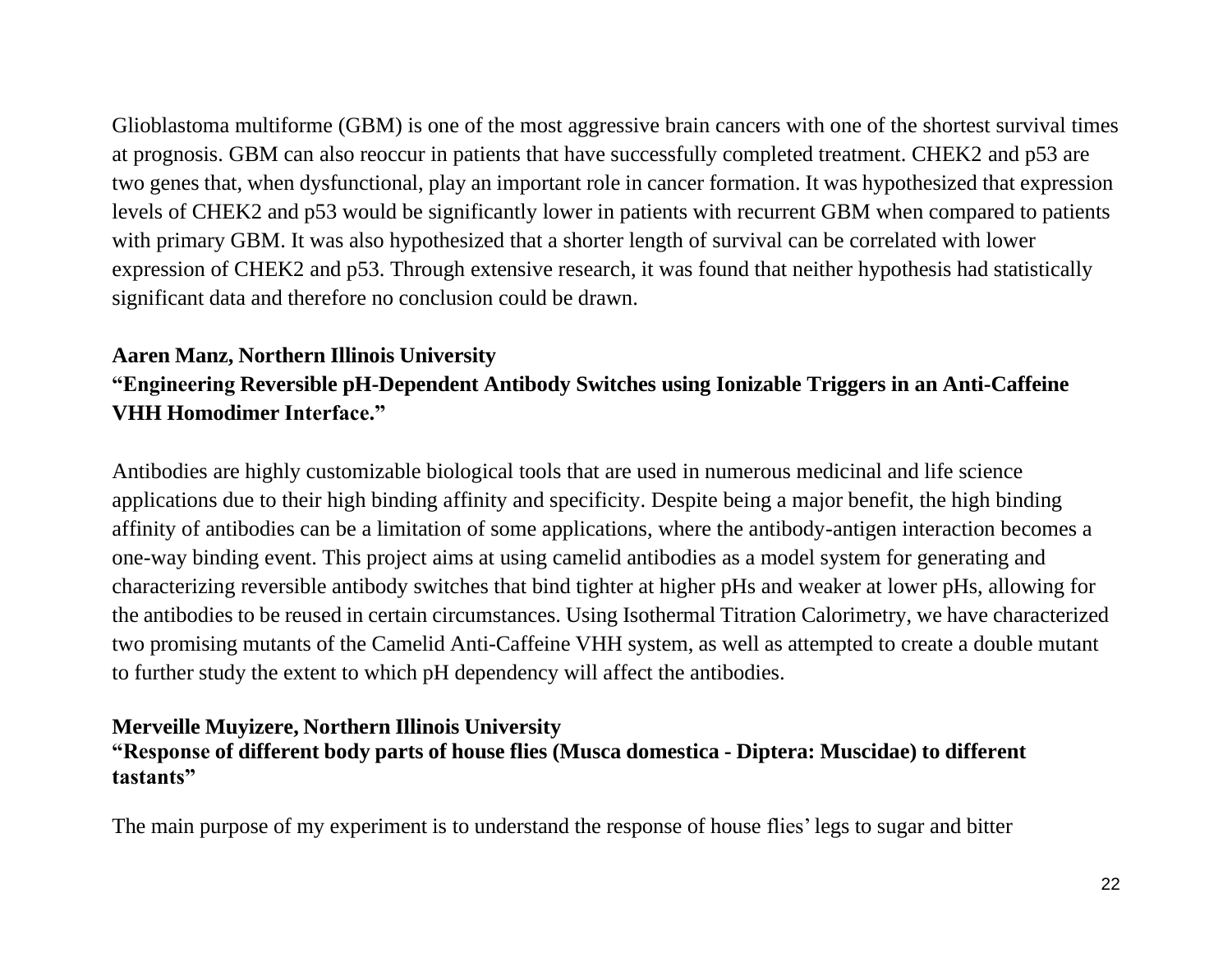compounds. Over time, the response of antennae and wings will be examined. These body parts of the flies have taste receptors that trigger a response to sugar and bitter compounds. Because house flies usually feed and reproduce in feces and other decaying organic substances, they live intimately with many microorganisms including human pathogens, which may stick to the body surfaces of the fly. Transmission of pathogens to humans and animals occurs as flies travel between their breeding sites and human dwellings. Baits are very useful in controlling house flies and contain sucrose and insecticide. The sucrose stimulates feeding by house flies, and the insecticide kills them. Knowing their response to different compounds will be useful in making effective baits and insecticides that contain those compounds that trigger responses. Then it will be easier to manage flies, reducing their negative effects on the environment.

### **Option 5: Fashion, Business and Politics**

### **Hannah Hogue, Illinois State University**

### **"Tracht: An Exploration into German Folk Dress, its Historical Connotations, and the Future of the Artform."**

Inspired by her German and Austrian heritage, Hannah chose to explore the history and importance of the dirndl through the creation of her own. Balancing the richness of the past with the hope of the future, Hannah dives deep into the origins of traditional dress and its use as propaganda during the Nazi regime, as well as discussing how the global community can reclaim the dirndl.

## **Mickael Agustin, Heartland Community College "Fast Fashion: Haste Makes Waste"**

Since the early 80's, fast fashion has become the expected business model for producers to deliver their products to the consumers. First coined by The New York Times in the early 1990s, the term "fast fashion" refers to the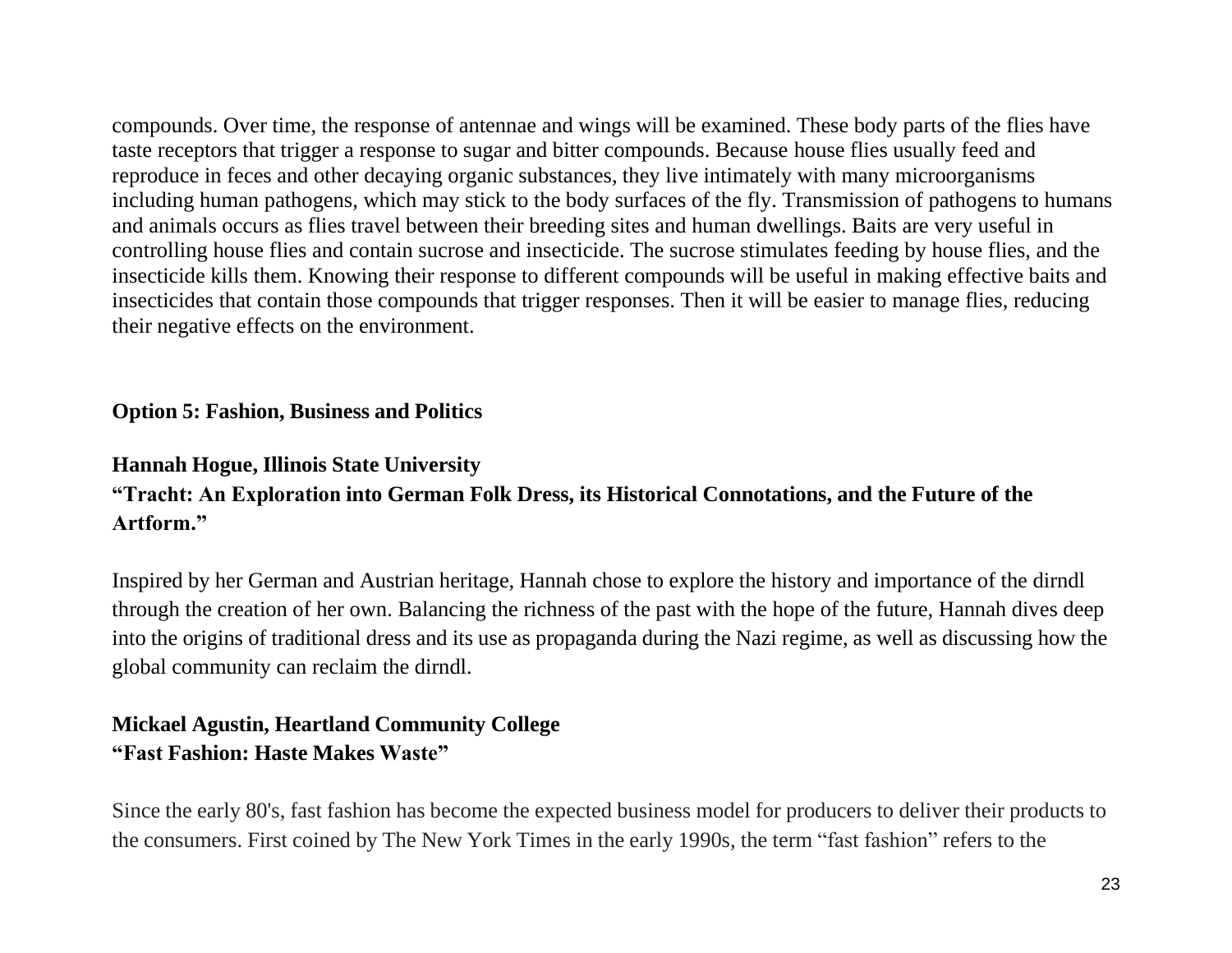business model that provides consumers with readily available and inexpensive articles of clothing. The word "fast" refers to how quickly retailers can recreate designs from the catwalk and offer them to consumers in their stores. Today, it is nearly impossible to avoid fast fashion products. With speed and convenience in mind, the supply has surpassed the demand creating waste beyond repair. Through the extended research and surveys, it is found that issues arise beyond carbon emissions.

### **Fanami, Opeyemi, College of DuPage "A(n) Unpopularized Financial Investment"**

This project was designed to encapsulate another form of financial literacy not a lot of people consider expect when buying a home, Real-Estate. Real-Estate is a form of putting money into a house/complex/etc. and allowing the house/complex/etc. grow in value over time. Something most people don't even consider they can do! This presentation and what I say goes deeper into detail about the intricacies of another viable source of income for others.

## **Caitlin Hensley, Northern Illinois University "How the Interlacing of the Psychology of Greed and Corporate Economics Affects Working Class Americans"**

The link between the psychology of greed and corporate economics heavily affects working-class families in the United States. In the present-day United States, many corporations such as Amazon and Google are taking strides to outplay and outlast their competitors. These big corporations are successful by incorporating the psychology of greed into their business tactics such as outsourcing, tax evasion, and profit manipulation. This research uses statistical analysis to gain a better understanding of the extent that working-class families are adversely affected by these tactics. While there has been former research on the subject, most of that research focuses disproportionately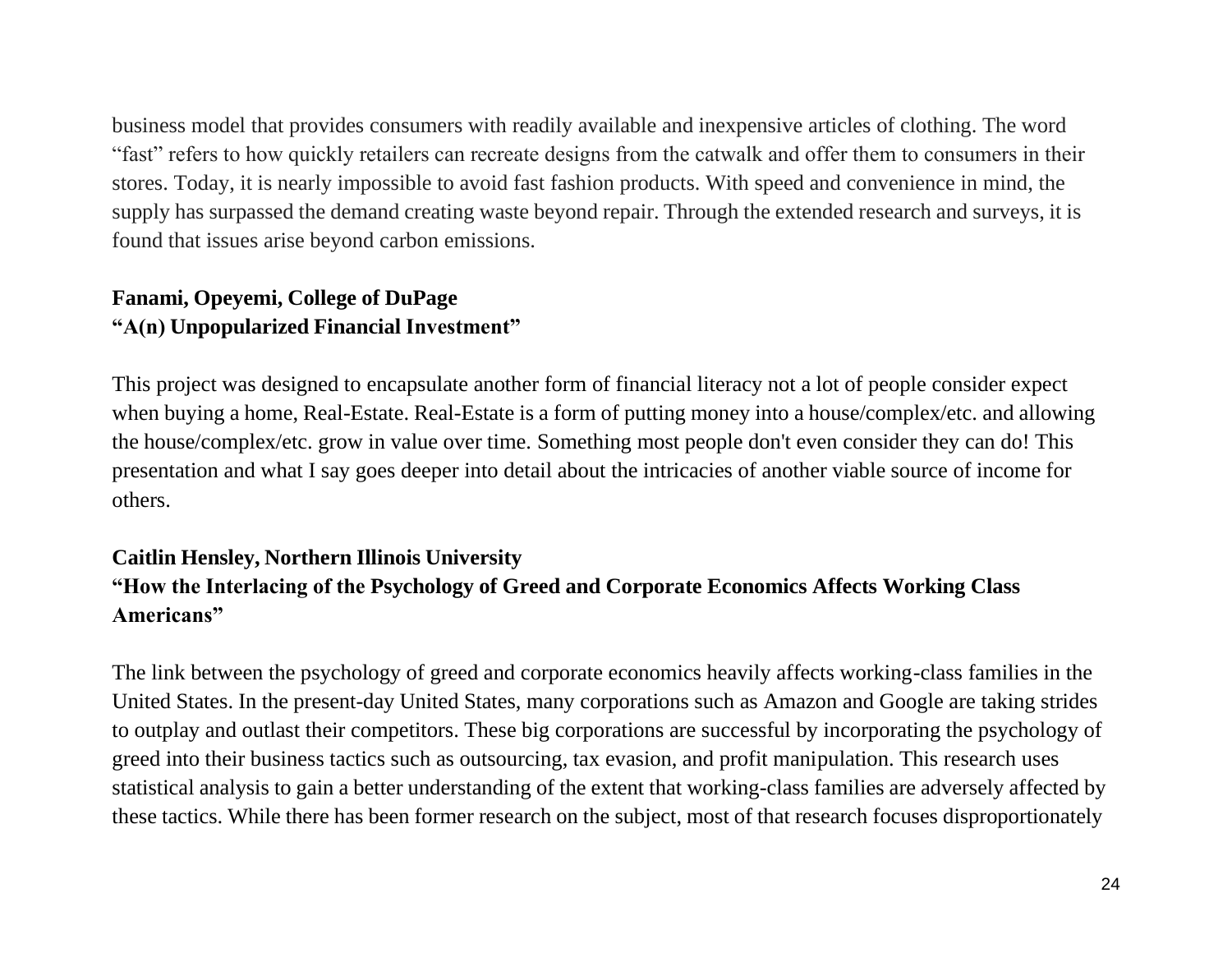on urban family lifestyles while this new research will also consider rural and agricultural lifestyles. The major takeaway is that corporations are unjustly using these tactics to exploit working-class Americans for capital gain which endangers the entire premise of the American Dream.

### **11:00-11:55 am: Session 2**

**Option 1: History**

## **Liam Kirschbaum, Governors State University "Make Their Economy Scream: The History of 1980s Global Economic Policy"**

In September of 1973, the Nixon administration backed the military coup of the democratically-elected socialist government of Chile, installing General Pinochet as dictator to reverse the socialist policies of his predecessor, skyrocketing inflation to 505%. To recover, Chile would enforce neoliberal policy under totalitarian conditions in what is falsely dubbed an Economic Miracle, the effects of its transformation disastrous for the Chilean working class. The policies implemented in Chile are strikingly familiar: By the '80s, Reagan, Thatcher, Yeltsin, and the European Central Bank applied Chile's policies abroad: Massive tax cuts in the US, union-busting in the UK, privatization in Russia, and the sudden installation of a credit system in debtless Greece. Drawing on historical evidence and research done by Greg Grandin and Yanis Varoufakis, I will explain the disastrous history of policy that affects our lives to this day.

## **Daniel Griner, Heartland Community College "The Three Kingdoms of China"**

A look into one of the most pivotal and widely known conflicts in Chinese history.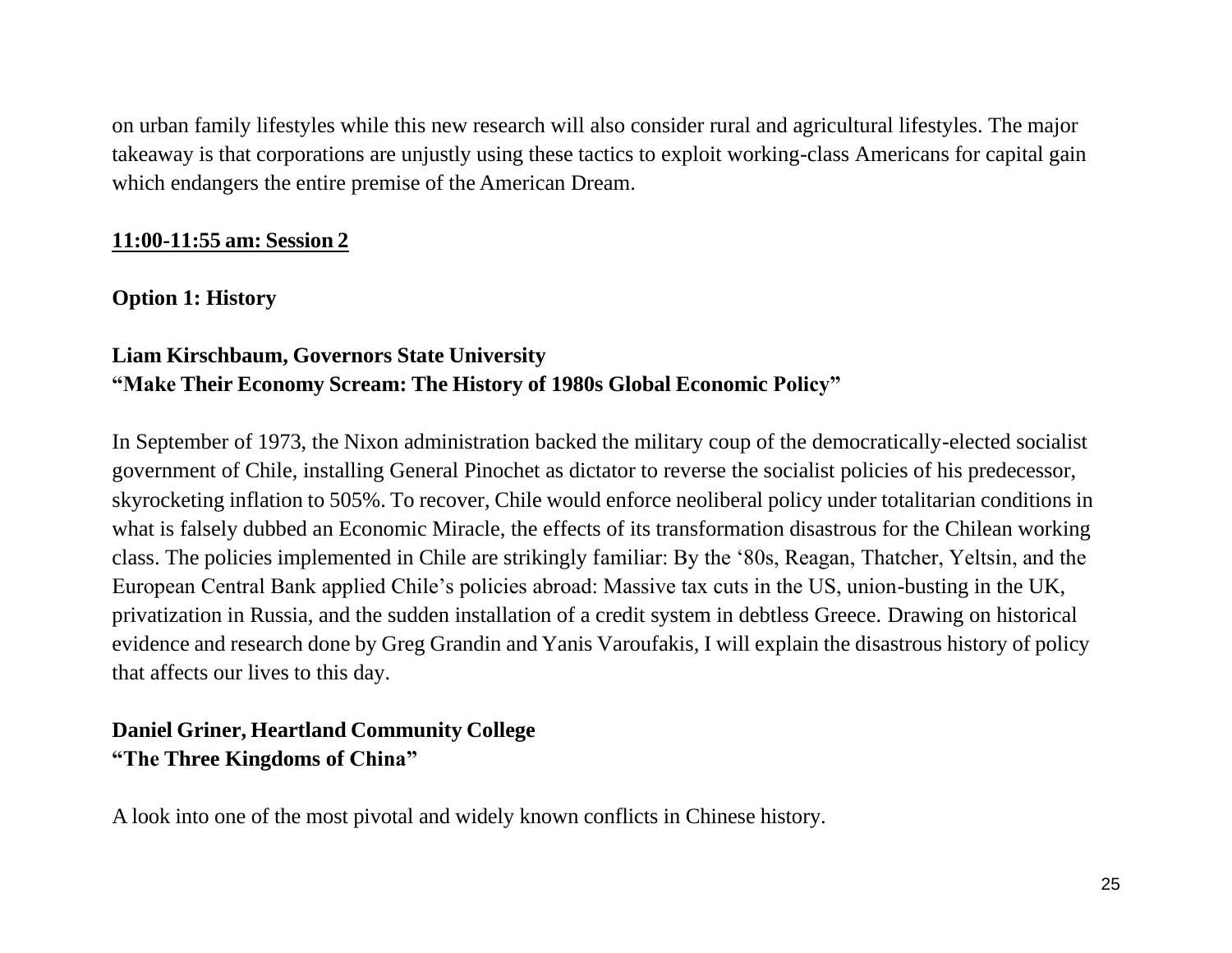### **Option 2: Child and Animal Welfare**

## **Destiny Baker, Heartland Community College "Children in Foster"**

My presentation is about the process that not only children but social workers go through when it comes to taking children out of bad homes and where they go to from there whether it is to a foster home or family as well as depending on their age how long they will be in foster care and the effects that come out of being in foster care.

## **Carolyn Dering, College of DuPage "Banning the Unethical Practices of Puppy Mills in Every State"**

My presentation brings to light the inhumane and unethical practices within the commercial dog breeding industry. It is legal in most U.S. states for puppy mills to force dogs to live in deplorable conditions. The government takes little action in implementing and enforcing regulations regarding the care of the animals. I state the need for the Puppy Protection Act of 2021 to be added to the Animal Welfare Act. This bill would enforce that dogs in the commercial dog breeding industry be given proper care, therefore, bettering the lives of the animals.

## **Kenneth Holdman, Heartland Community College "The End of Animal Abuse"**

Animal abuse is very prominent in this world. Most people think it is wrong but there are some people who feel it is right; however, some feel it's fine to abuse animals or do not have an opinion because they do not know enough about it. We need to change that in order to stop or decrease animal abuse. This presentation will discuss the main issues of animal abuse, why people abuse animals, a study that links animal abuse to child abuse, and give some ways to decrease animal abuse.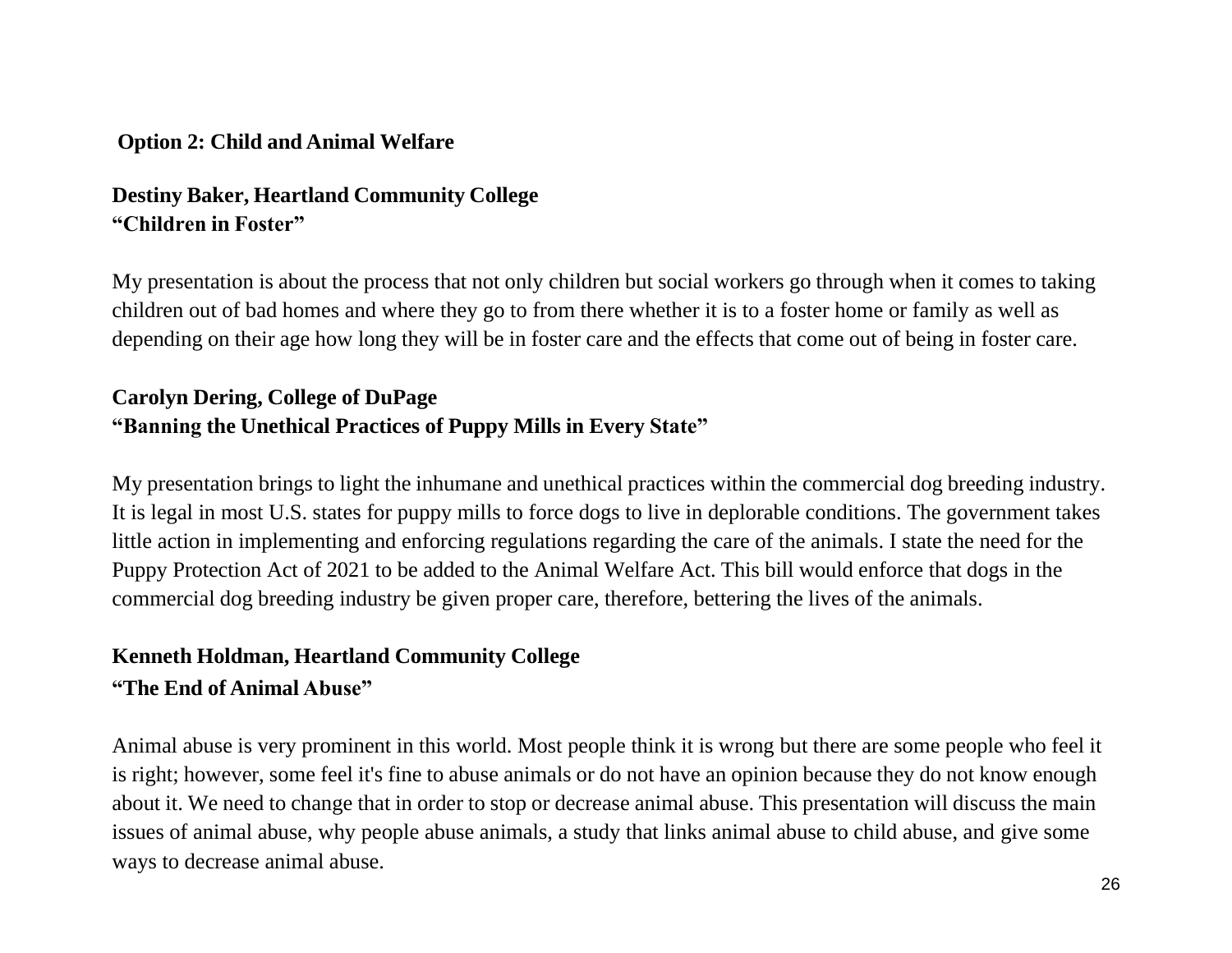### **Option 3: Diving into the Literary Arts**

## **Yulia Hutsul, Harper College "Anne Sexton: Defending the Nature of Womanhood in the Poem 'Her Kind'"**

Her acquaintances, literary critics, and readers regard Anne Sexton as one of the most influential American poets of the mid-20th century. Sexton is often considered "the most persistent and daring of the confessionalists." Specifically, in the poem "Her Kind," she encourages women's individuality and freedom of expression, indirectly contributing to the transformation of American society during the second wave of feminism. The forthrightness of Sexton's writing and her courage to tackle controversial and often banned topics is what made her momentous. First, I examine Sexton's writing style in the poem "Her Kind" in the light of what it means to be a confessional poet. Further, I argue that through her poetry she influenced the feminist movement, despite denying a direct connection to it. Lastly, I connect her work to contemporary issues, examining how American women are still fighting for their rights.

## **Anthony Reppman, Trinity Christian College "Framing Frankenstein"**

This paper investigates a lesser-known element of Mary Shelley's Frankenstein: the narrative frame and occasion for the inner story. While scholarship has acknowledged that Walton's letters are a link to the inner stories of Frankenstein and his creation, very little has understood it as a connection to the author, and even less has seen it as a bridge between Shelley's reality and the inner story of the creature. This seemingly conscious imposition of the author's ideas onto a fictional narrative positions Shelley at a unique time in literary history, revealing the structure of Frankenstein as surprisingly similar to that of later Modernist novels rather than to others of the Romantic period when it was written.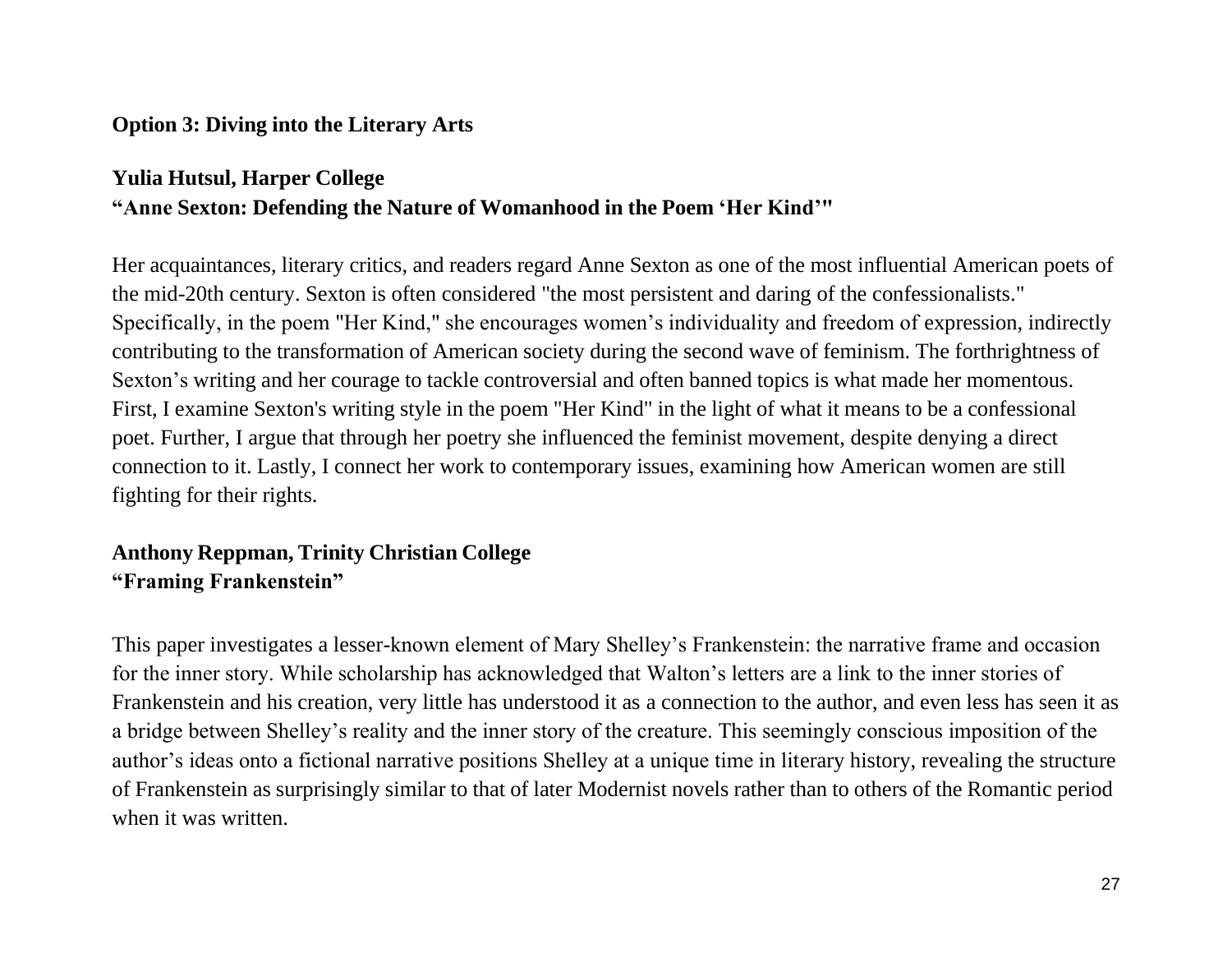## **Rowan Brandou, College of DuPage "The Glass Menagerie: 'His Saddest Play'"**

The presentation focuses on Tennessee Williams's life during and prior to writing "The Glass Menagerie" to investigate why he considered it the saddest play he ever wrote.

### **Jaspreet Kaur, Harper College "The Rise of the Working Class: The Atrocity of the Falling Aristocracy in Dracula"**

Have you ever dreamed of a life of nobility and its comforts? I would like to introduce you to Count Dracula, who strives to dissolve his nobility in favor of attaining the simplicity of the common masses. My poster is about the rise of the working class and the loss of aristocratic influence in Bram Stoker's novel Dracula. Throughout the novel, different characters, such as solicitor Johnathan Harker and Lord Godalming, symbolize this shift in power dynamics. In one instance, Dracula himself dresses up in a solicitor's clothes for added anonymity. The novel ends with a normal English solicitor defeating a successor of the Boyar royals. In addition to this, the background turmoil in the novel aligns with the ongoings of London in the Victorian era. So, buckle up for the turbulent ride of a battle between the hardworking skilled and the favored successors of royalty.

### **Option 4: Innovations in Health Care**

## **Muhammad Bangash, Northeastern Illinois University "Smartphone as an Edge for Context-Aware Real-time Processing for Personal e-Health"**

The current medical field is facing a problem of how patients can share their health-related information with healthcare providers. This involves secure sharing, diverse data types, and formats reported by healthcare-related devices. In this project, we propose a multilayer framework to address these challenges in the context of the Internet of Medical Things. In our framework, we have sensors and medical devices that measure vital signs and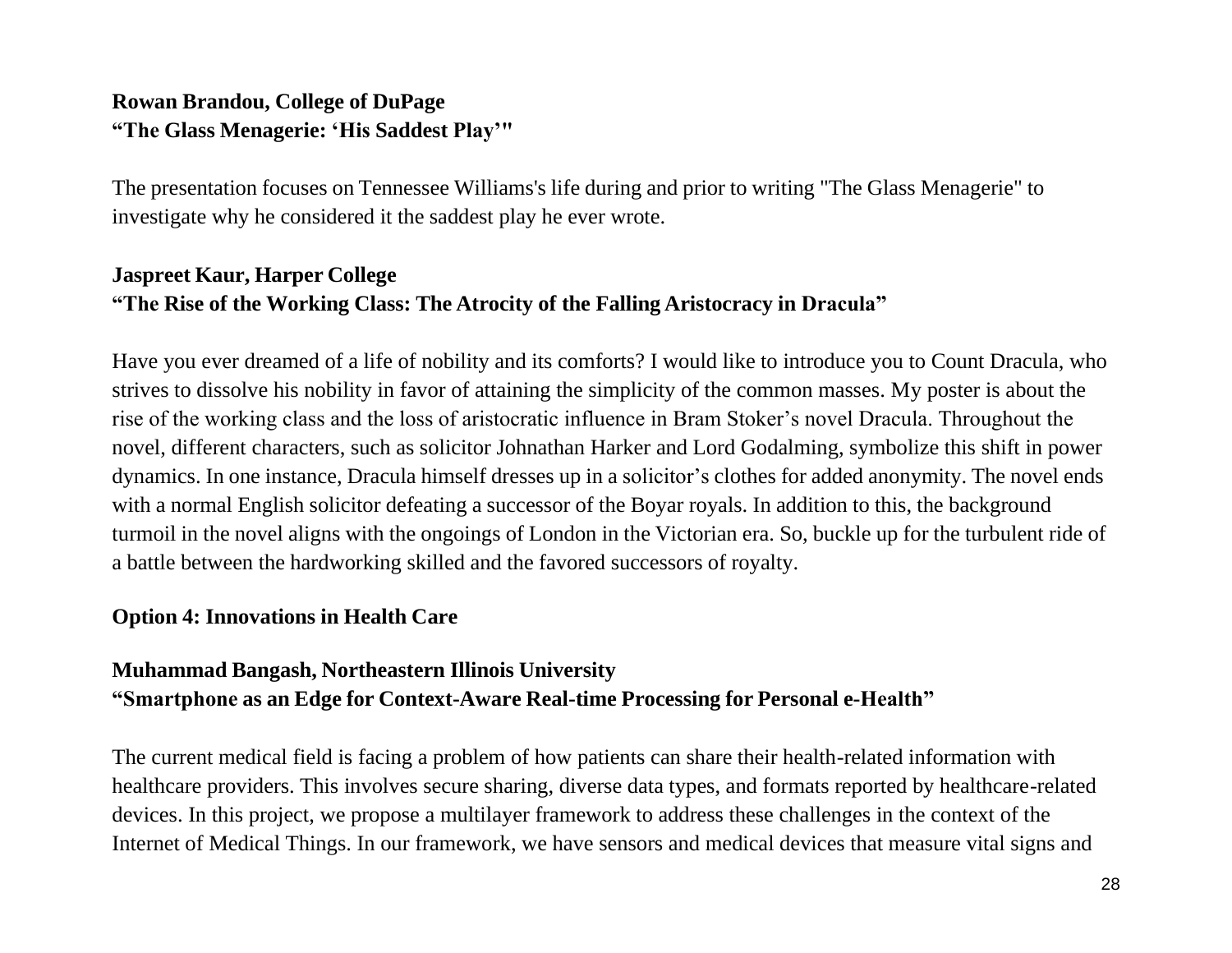communicate such data with smartphones. The smartphone is used as an edge device to visualize, analyze, and report context-aware data to the cloud-layer that provides a secure database for users medical information and a set of services for processing. Our focus will be on medical device connectivity, data collection, and interoperability for frictionless data processing to build context-aware personal medical records (PMRs). These PMRs will be securely stored and processed by a cloud platform and utilized by other authorized medical staff and institutions.

## **Sean Gunderson, Northeastern Illinois University "Uncomfortable Conversations with a Psychiatric Survivor: Exploring the Paradigm Shift in Mental Health"**

This project will focus on the ongoing scientific paradigm shift in the field of mental health. The final project will take the form of a three-episode podcast series, which will cover history, current research, and future possibilities of the interdisciplinary field of mental health. A different co-host will participate in each episode offering their unique professional perspective. The content creator will serve as a host in each episode and share his lived experience with so-called mental illness and the treatment system. The nature of the ongoing scientific paradigm shift is such that previously proposed medically based hypotheses for mental illness have not been supported adequately by subsequent research. A substantial internal controversy in the field of mental health has resulted, which remains obscured from the public. Meanwhile, the unsubstantiated medical hypotheses of the previous paradigm arrive at and persist in the public consciousness.

## **Ceejay Ritzke, Governors State University "The Effect Horses Have on Mental Health"**

People have ridden horses all throughout history. Once ridden for transportation and then for sport, we now understand that there are therapeutic benefits of working with horses. Horses are very unique animals and have a different mindset compared to cats and dogs. They are able to read different facial expressions and human emotions and will change their behavior accordingly. This emotional engagement often shows benefits for people who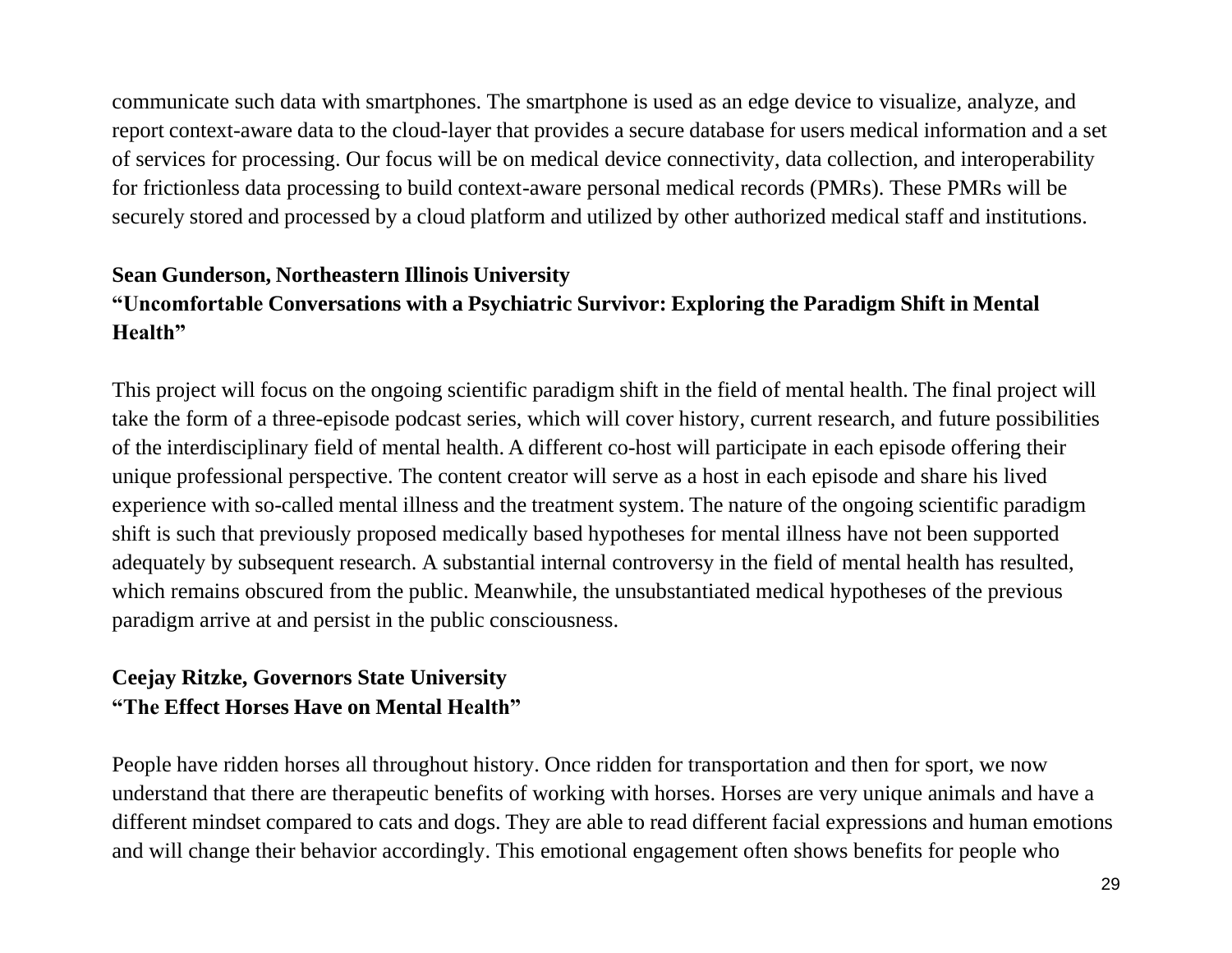experience different mental health conditions. One study found that horses are better able to help people who suffer from PTSD than cognitive behavioral therapy and exposure therapy which are associated with high dropout rates. In this presentation, I will talk about the various ways horses help improve mental health for anyone from regular everyday riders to people who experience more severe mental health conditions like PTSD.

### **Option 5: Coping Through Creativity**

## **Ava Perino and Mariam Ahmed, Governors State University "Journal Journeys: A Reflection of Growth and Healing of Inner Child"**

Not a classic novel, but also not a classic presentation. Open our book filled with thoughts and experiences that connect to our literacy journeys. Witness how color and symbolism in our original art illustrate our experiences. By doing so, we reconnect to our inner child that was forgotten about. As we uncover our creative sides, each page represents our changing perspectives about literacy. We discuss the value of creativity in everyday life employing James Kaufman's research and other sources. This book is a unique approach to storytelling and research, intending to validate the importance of creativity. Flip through our journal and flip through our creative minds. We learned to write, we learned to read, come and see our literacy journeys.

#### **Norbaya Durr, Elmhurst University**

### **"Community Building with Literature: Bibliotherapy and Creative Writing Collaborative Storytelling"**

Bibliotherapy and creative writing are recognized learning and therapy techniques that can support emotional healing and cognitive growth but have not been explored in-depth at the community level. Bibliotherapy could address public health issues and sociocultural-bound syndromes/differences. Cultural differences can impede well-being response and its improvement might be dependent upon understanding cultural narratives. This study investigated how bibliotherapy and creative writing impacted mood, stress, and perception, the synthesis of community building with text, and a potential literary-based community-building model intersecting bibliotherapy,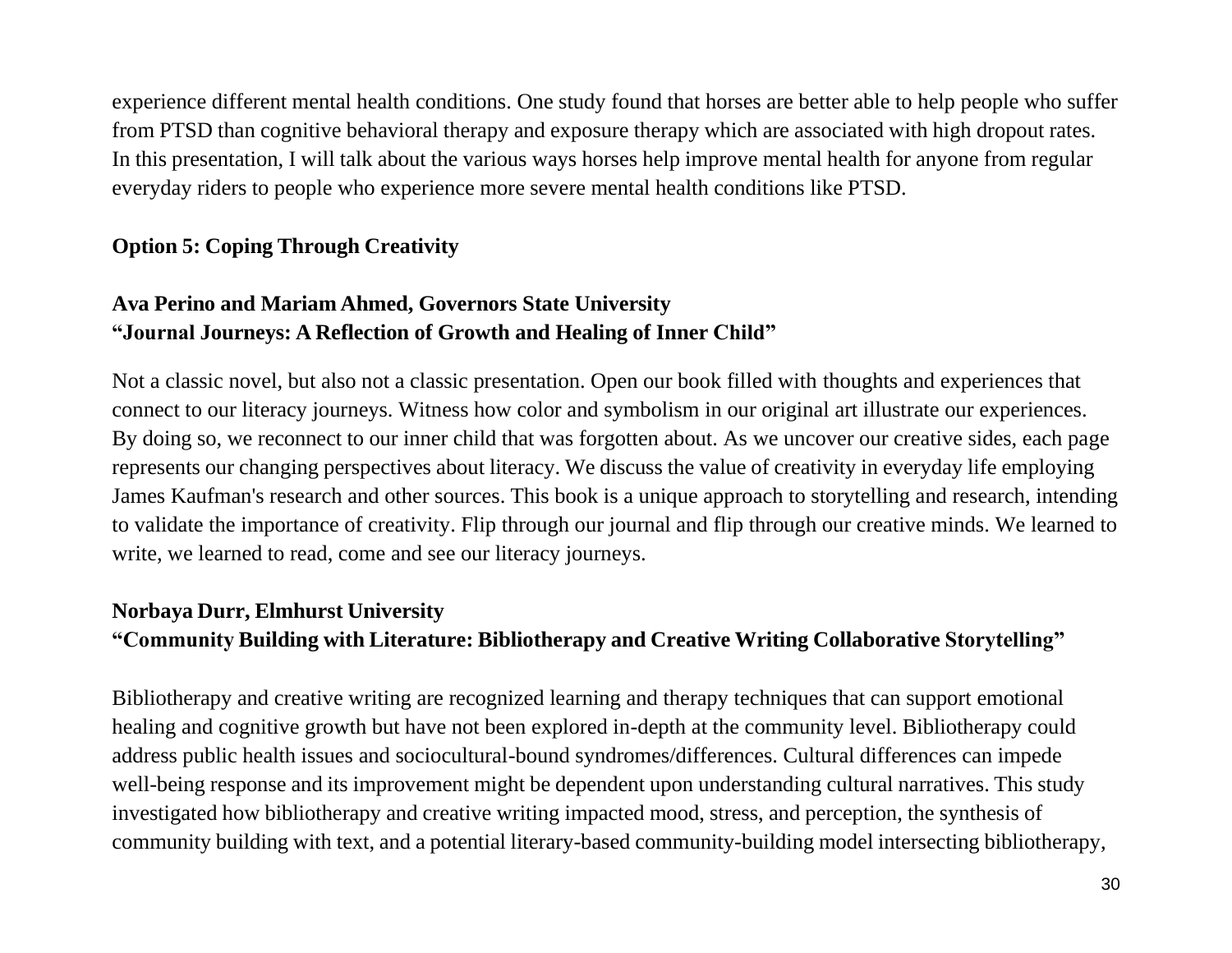bibliodidactics (teaching how to experience) and the Empowerment Theory (multi-level and multi-type sense of control). Five students read fiction/non-fiction, discussed texts, and wrote reflective essays for 3 hours across 2 days. Positive mood increased (25%), stress-level decreased (25%). A collaboratively written poem expressed themes found in text and centered healing commandments. Though conducted with a small group, results indicate positive change at the individual level can impact community-level well-being.

### **Carolynn Green, Heartland Community College "The Push Against Creativity"**

In this presentation, I will explain how and why creativity is pushed aside in schools. My sources will show how creativity has severely declined in the last few decades in the school system giving multiple reasons, the most prominent being that schools require funding and they acquire that funding by making their students take tests; therefore, schooling is taught by lessons that teach to a test. However, these tests are on math, science, and composition English, leaving creativity to die inside the school system. By the time we are adults, the creativity is significantly less than that of our child self.

### **1:00-1:55 pm: Session 3**

### **Option 1: Violence Against or By Women**

## **Varshitha Akella, Harper College "Is She a Prostitute or a Slave? Methods to Decrease Sex Trafficking and Prostitution in Chicago"**

In Chicago, 16,000 to 25,000 women and girls are involved in the sex trade industry every year; some are as young as four. Studies show that a significant percentage of women in the Chicago sex trade are working under the threat of violence. That is the definition of sex trafficking, a form of modern slavery. I examine the prevalence as well as the methods of reducing sex trafficking and prostitution in Chicago. I advocate for the implementation of the Equality Model, which has been successfully implemented in many European countries. This model is the practice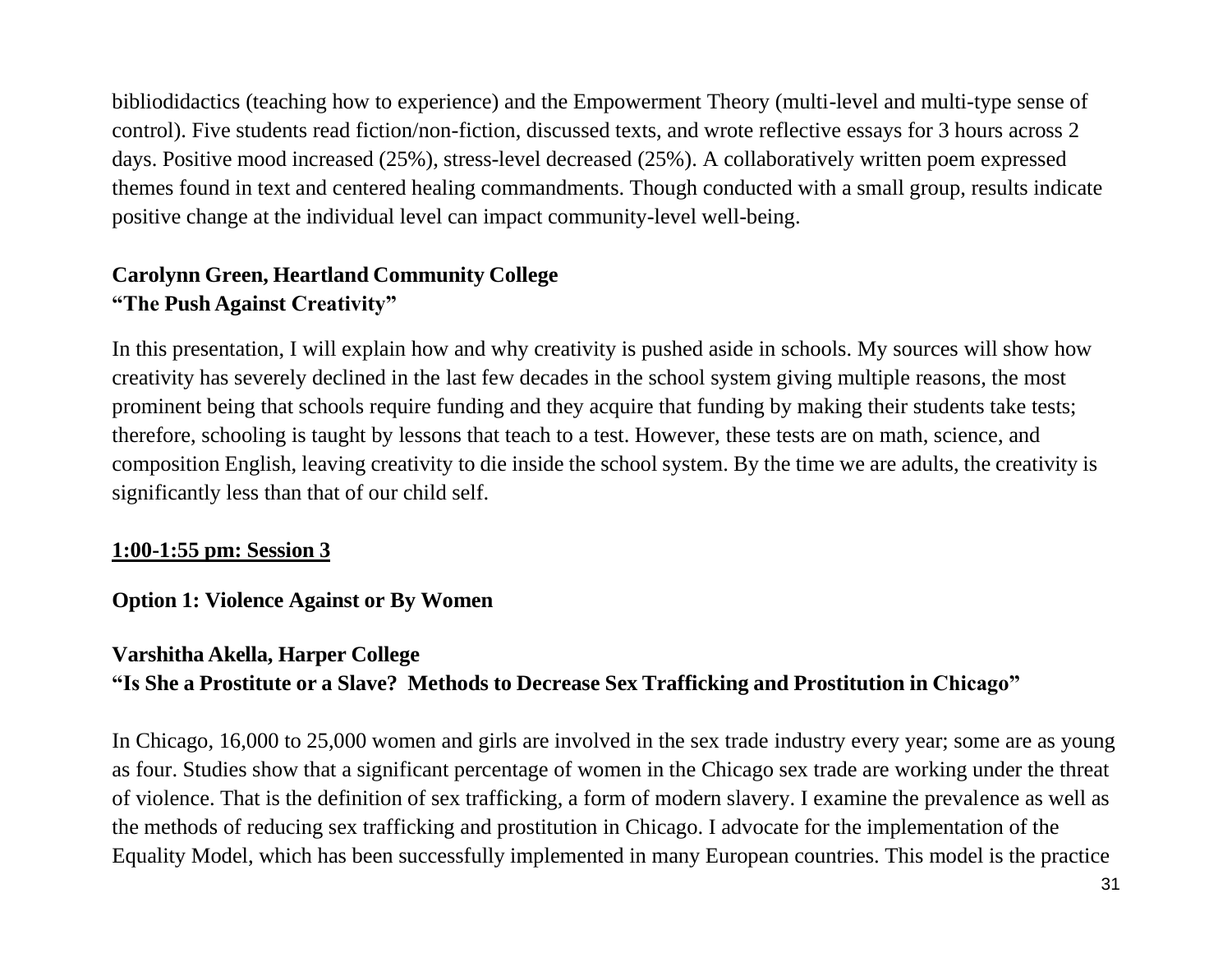of holding johns (buyers of sex) and pimps responsible by decriminalizing the selling of sex. This would mean selling sex is not a crime, but buying and pimping are. This paper provides insight into the lives of sex workers and the dangers that they face, including the threat of violence from law enforcement.

### **Taiah Guess, Harper College**

### **"A Hidden Epidemic: Chicago's Missing and Murdered Women"**

Many bright young faces have lit up American television screens in recent decades. Their innocence is captured in grainy home videos alongside popular true crime series documenting their lives leading up to their disappearances and tragic deaths. These missing persons cases captivate major news outlets and follow a similar formula: A beautiful young white woman from a small town disappears, and amidst this tragedy, a community bonds to find justice and honor her legacy. However, these crimes are not limited to small towns and occur in major cities like Chicago. This paper explores the violence that plagues primarily African-American women on the South Side of Chicago, resulting in nearly 100 missing persons cases where the names are quickly forgotten and stories left untold. In a country that claims to be progressive in terms of race relations, we must ask ourselves about these discrepancies in media coverage and justice for women of color.

#### **Option 2: National Solutions to The High Costs of Infrastructure and Higher Education**

### **Maxwell Harris and Anjanette Francisco, College of DuPage "The Current Condition of Our Infrastructure"**

Our group will be explaining issues related to modern day infrastructure, specifically honing in on that of bridges in the United States. We will dive into recent bridge collapses and provide explanations regarding what happened and what could have been done to prevent this. We will then take a step back and explain the current condition of most US bridges per data provided by the National Bridge Library, as well as the state of most infrastructure in the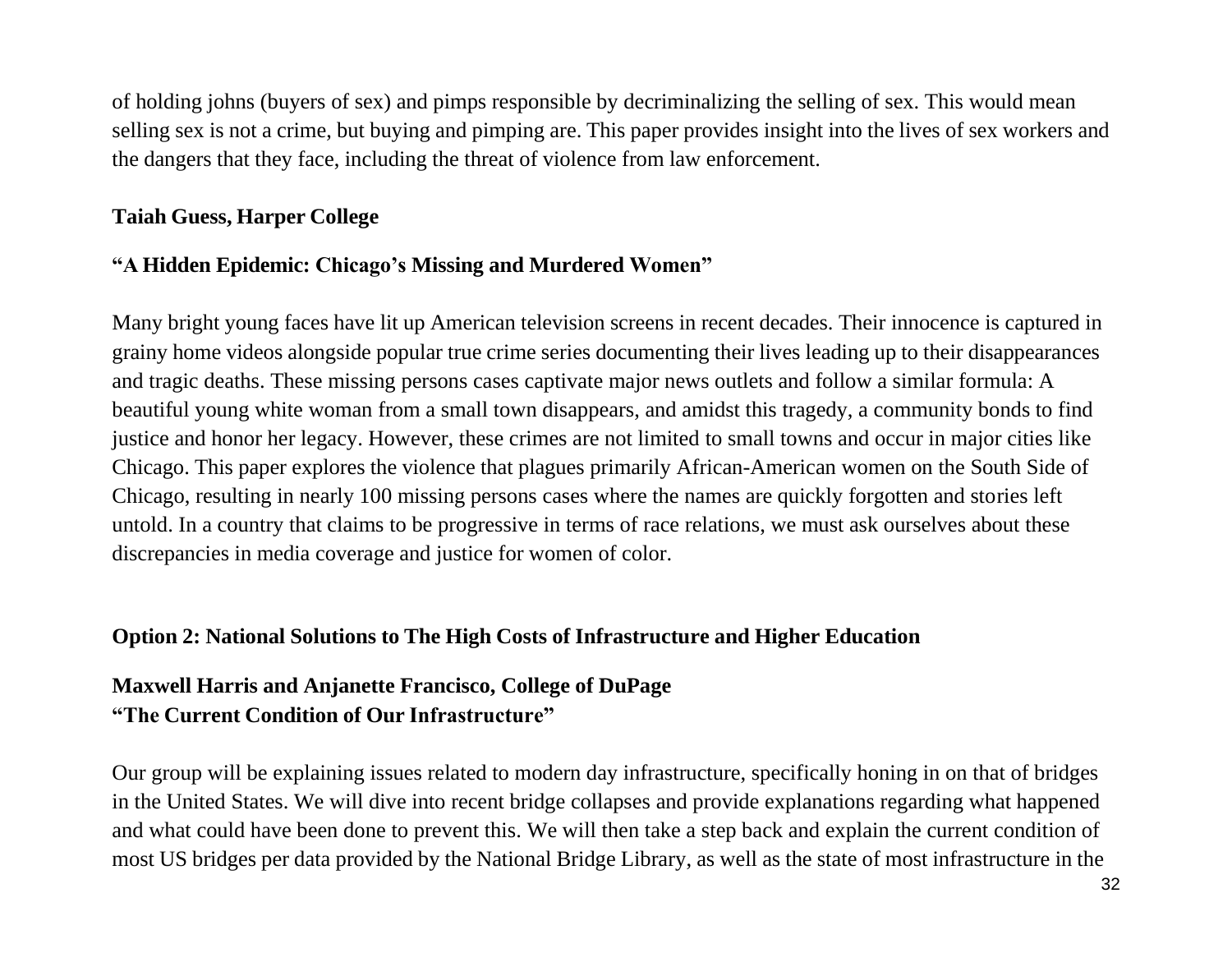United States.

### **Option 3: Scientific Inquiry, Part II (Plus DINOSAURS!)**

### **Francesca Burkett, Southern Illinois University "Modeling Magma Production Beneath Subduction Zones"**

The Earth's crust is divided into pieces called Tectonics Plates. Subduction zones occur where two plates collide, causing the denser plate to be pushed beneath the more buoyant plate. Many of Earth's volcanoes are located at subduction zones. Creation of magma at subduction zones depends on many variables, including mineral composition, water content, age of the plate, and speed of plate convergence. My research uses numerical models to evaluate how these parameters affect the total amount magma in these regions, such as changing the angle at which the plate subducts, the rate of subduction, the age of the plate, and composition. Each of these parameters affected the overall melt production in these models. Increasing the amount of hydration, dip angles, and convergence rates increased the magma production, while increasing age of the plate decreased the overall melt production.

## **Makayla Clark, Elmhurst University "Geometric Morphometric Analysis of the Ontogenetic Differences in the Jaw of Hadrosauroid, Eolambia caroljonesa"**

Eolambia caroljensa, a dinosaur from the hadrosauroid taxa, has been studied because its quantity of preserved specimens is beneficial to our understanding of developmental relationships. A geometric morphometric analysis was completed to investigate the intraspecific developmental relationship between Eolambia adult and perinatal coronoid processes. Results led to a predicted relationship between adult, juvenile, and perinatal dentary. Anatomical landmarks were used to identify specimen shapes. TPS utility converted specimen images for use while TPS digitize generated landmark data for coronoid processes and dentary analysis. TPS relative warps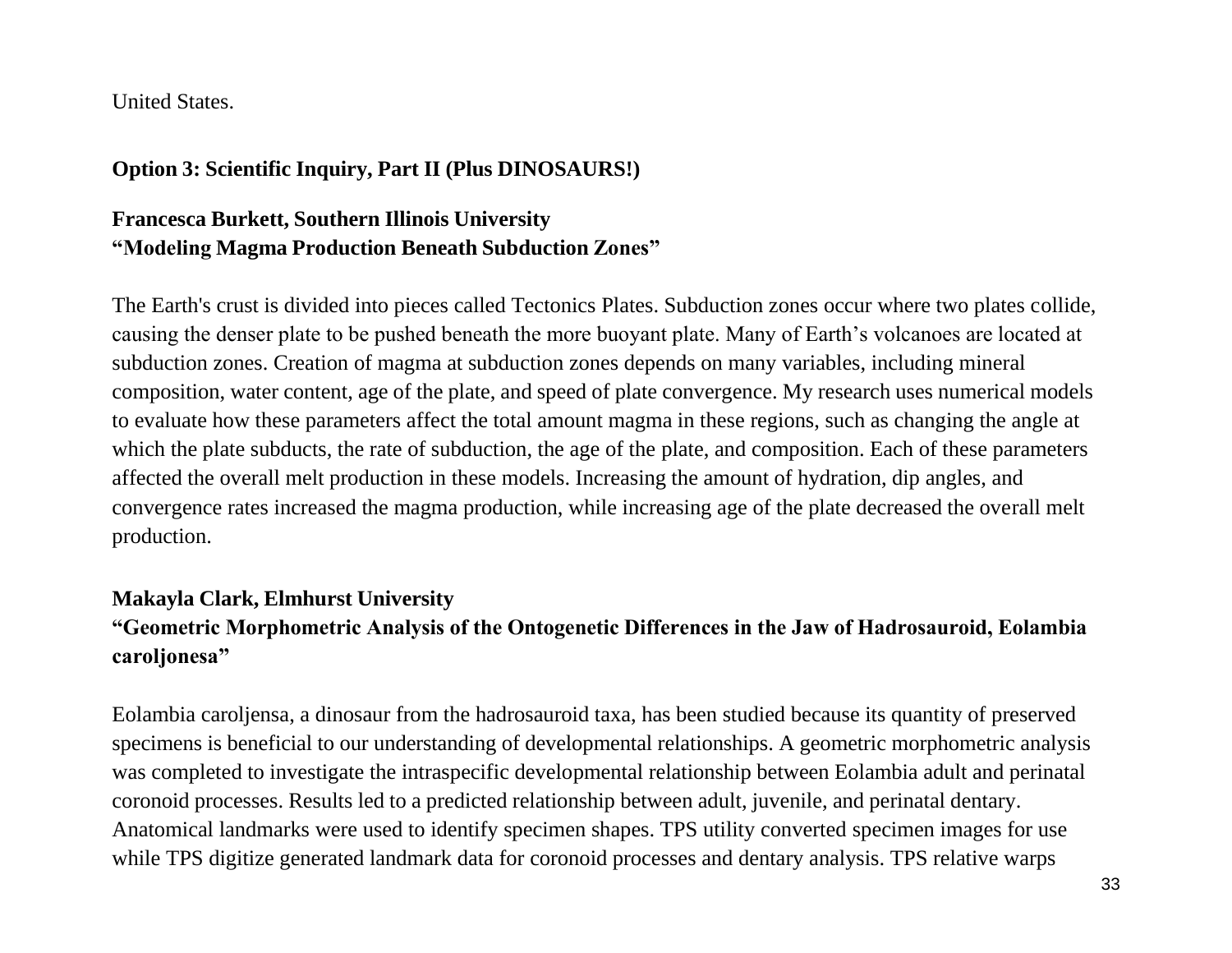provided consensus, partial warp, and relative warp data plots that characterized the shapes of specimens. Partial and relative warp scores and centroid size were also available. Coronoid process landmarks demonstrated two separate data clusters between juveniles and adults. Members of the same clusters shared similarities. Dentary data supports the hypothesis that allometric growth, with some variation, occurred between all growth stages.

## **Hisham Elseweifi, College of DuPage "The Effect of pH on Transdermal Permeation of Ibuprofen and Aceclofenac"**

My presentation offers an opportunity to understand and appreciate medications as chemical compounds with unique properties. These properties determine the ability of that medication to do what it was made to do. For example, pH is a chemical property that describes how acidic or basic something is. The pH of a medication is related to its ability to reach its target destination. This presentation will compare the pH of two medications, Ibuprofen and Aceclofenac, and their ability to permeate the skin.

#### **Option 4: Problematizing Ethics**

### **Fatima Imam, College of DuPage "The Ethics of Genetic Enhancement"**

The ethics of biotechnology can be applied to a diverse set of issues, however, in this presentation I will be arguing against the act of genetic enhancement. Genetic enhancements are ethically unacceptable as manipulation to genes for non-health related purposes can lead to issues where societal divisions will be exasperated. Although genetic enhancements might seem appealing because of what can be done to make more desirable humans, there are copious consequences that come with it.

This presentation will offer an interdisciplinary approach between the ethics of genetic enhancement and moral philosophy. I will look at the benefits and dangers of genetic enhancement, whether it should be restricted, and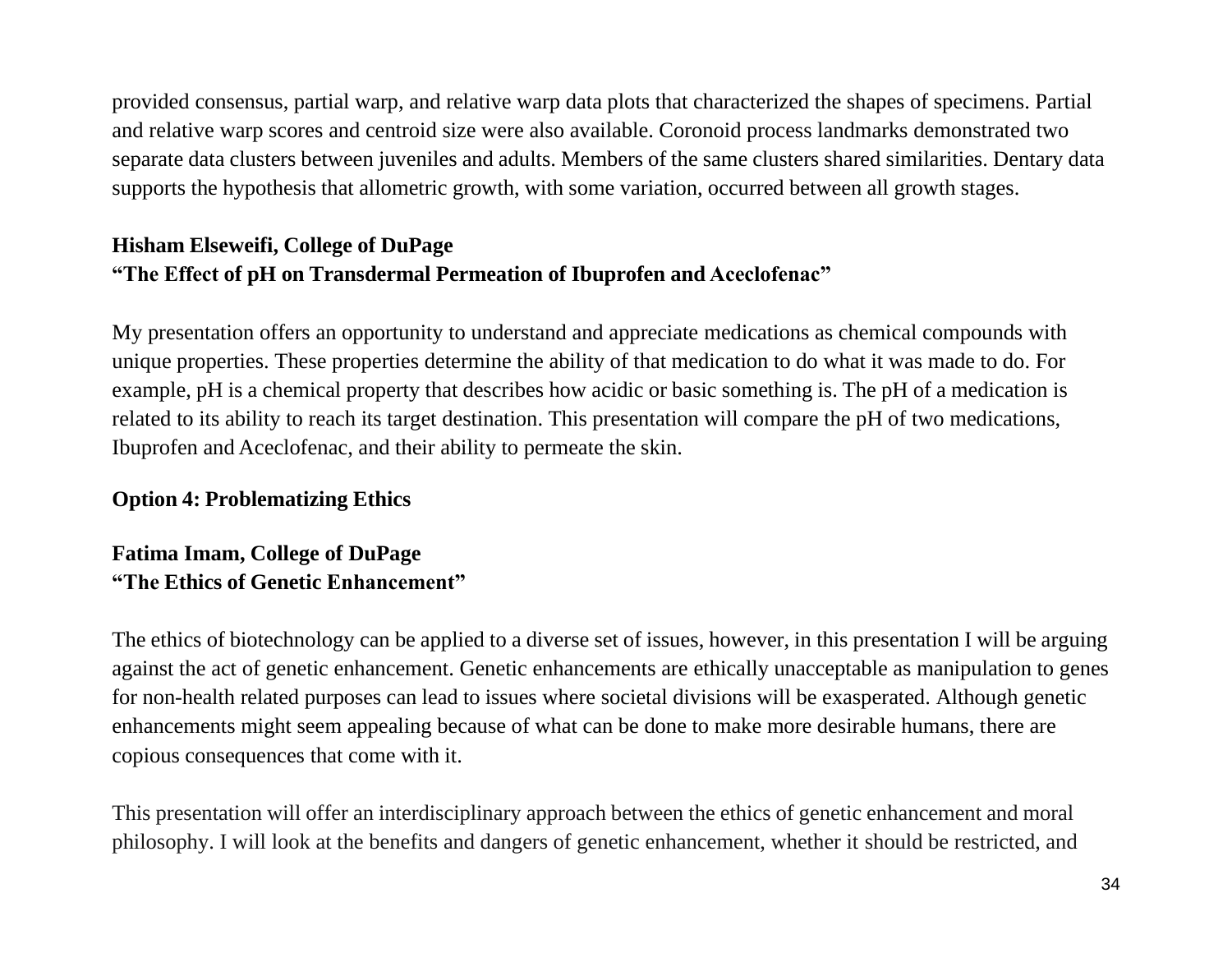what its long-term effects would be. These are just some of the points that will be addressed by integrating scientific research and theories of moral philosophy on this applied ethical issue.

### **Alex Urbanski, College of DuPage "Artificial Morality"**

An explanation of why our world now requires machines to make value-based decisions, the technology that enables ethical decision making, how machines can fathom human ethics, and the applications of ethical machines.

## **Zachary Walter, Eureka College "Is the (Non)-Philosopher Mad?: An Analysis of Non-Standard Thought"**

Non-philosophy is an emerging domain within Anglophone philosophy, yet its major proponents (to treat concepts devoid of their power, of modes of thought to take the form of a guiding fiction, etc.) are reminiscent of qualities of the mad subject (who concedes control of emerging concepts/symbols in their mind and is haunted by the fiction of reality). Is there an underlying connection, or is the relation coincidental?

### **Option 5: Our Bodies, Our Health**

### **Scott Huston, Elmhurst University "Spill the T: Misinformation About Transmasculine Contraception"**

Transmasculine individuals are people assigned female at birth who identify as masculine, male, or non-binary. Individuals who retain reproductive organs can become pregnant regardless of hormone use for medical transition. Those who do not wish to become pregnant must use safe and effective methods of contraception. Misinformation about effective methods of contraception exist in the transmasculine community and among providers, and research shows that there is inadequate communication about fertility to transgender patients. More research must be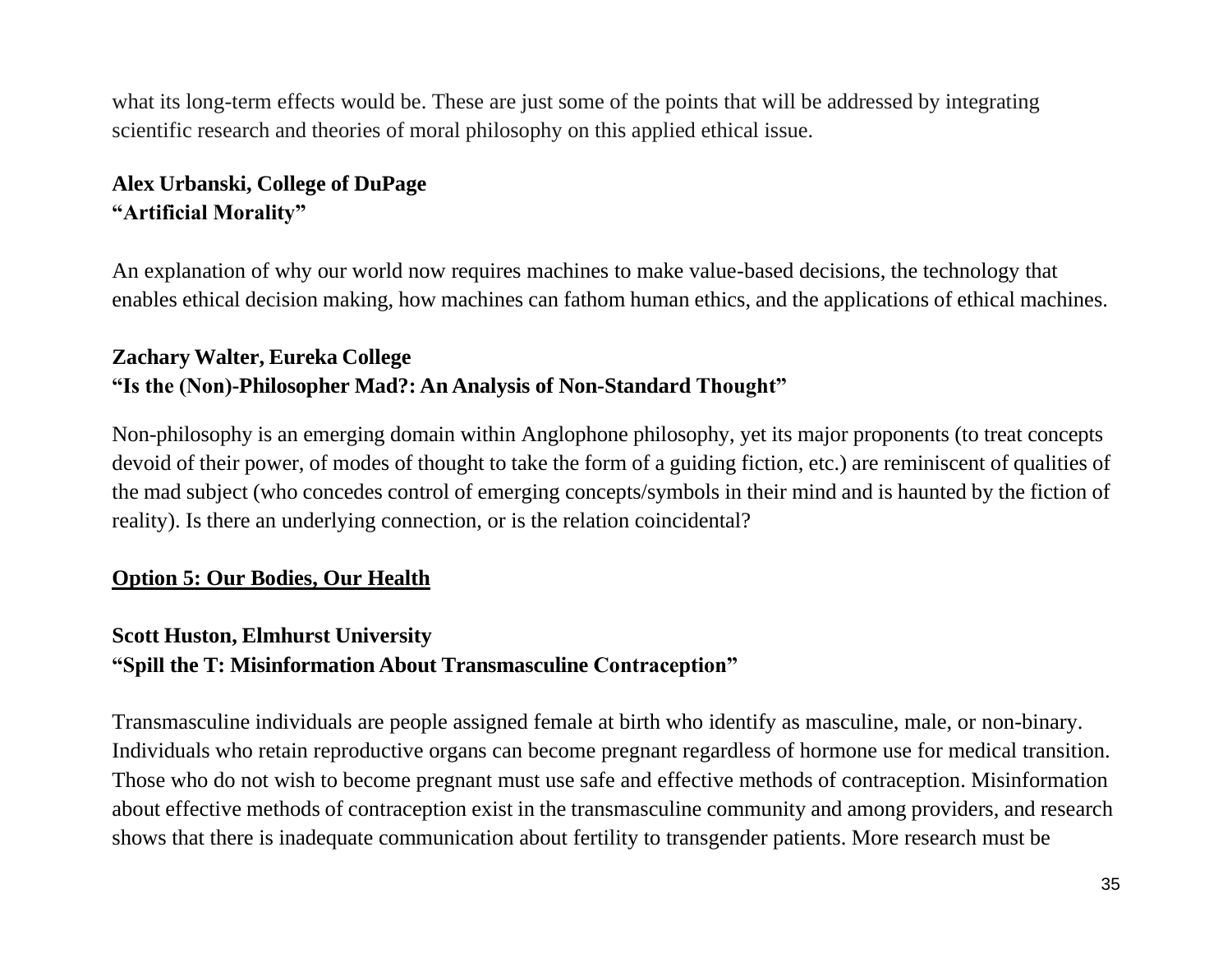performed about the safety and effect of testosterone on transmasculine fertility. Providers must be aware of the unique needs of this community to provide safe recommendations for contraception and family planning.

## **Veronica Swanson, Heartland Community College "Hashimotos Thyroiditis and Why the Thyroid is Small but Mighty"**

I will be focusing my poster on the Thyroid and an autoimmune disease called "Hashimoto's Thyroiditis." I will go into how the disease was found, how you can look for symptoms, what happens when you don't take care of your thyroid, and how it effects every aspect of the body. I have this disease myself, so I will be incorporating my own experiences with it as well.

## **Aidan Bengford, Northern Illinois University "American Film Culture on Disability Representation"**

Historically, disability representation has not been positive in popular film media. People with disabilities are often portrayed as either incapable, unable to be a part of society, or excellent examples of overcoming adversity. These portrayals take away the personhood of people with disabilities. This study aims to see whether or not that type of portrayal is still prevalent in modern popular film media and how that reflects the current American culture and perspective surrounding the discussion of disability. Previous studies have been more limited in scope, aiming to do case analysis rather than casting a wide net. Preliminary data shows small amounts of stereotypes and stronger examples of positive portrayals.

## **Madelyn Crutcher, Heartland Community College "Food Sensitivities and You"**

Food Sensitivities can affect everyone, not just those with the common ones like lactose, and gluten. According to Sandy Gifford (RD LDN) a Dietitian at Carle BroMenn Hospital Normal, IL, Some people don't know that they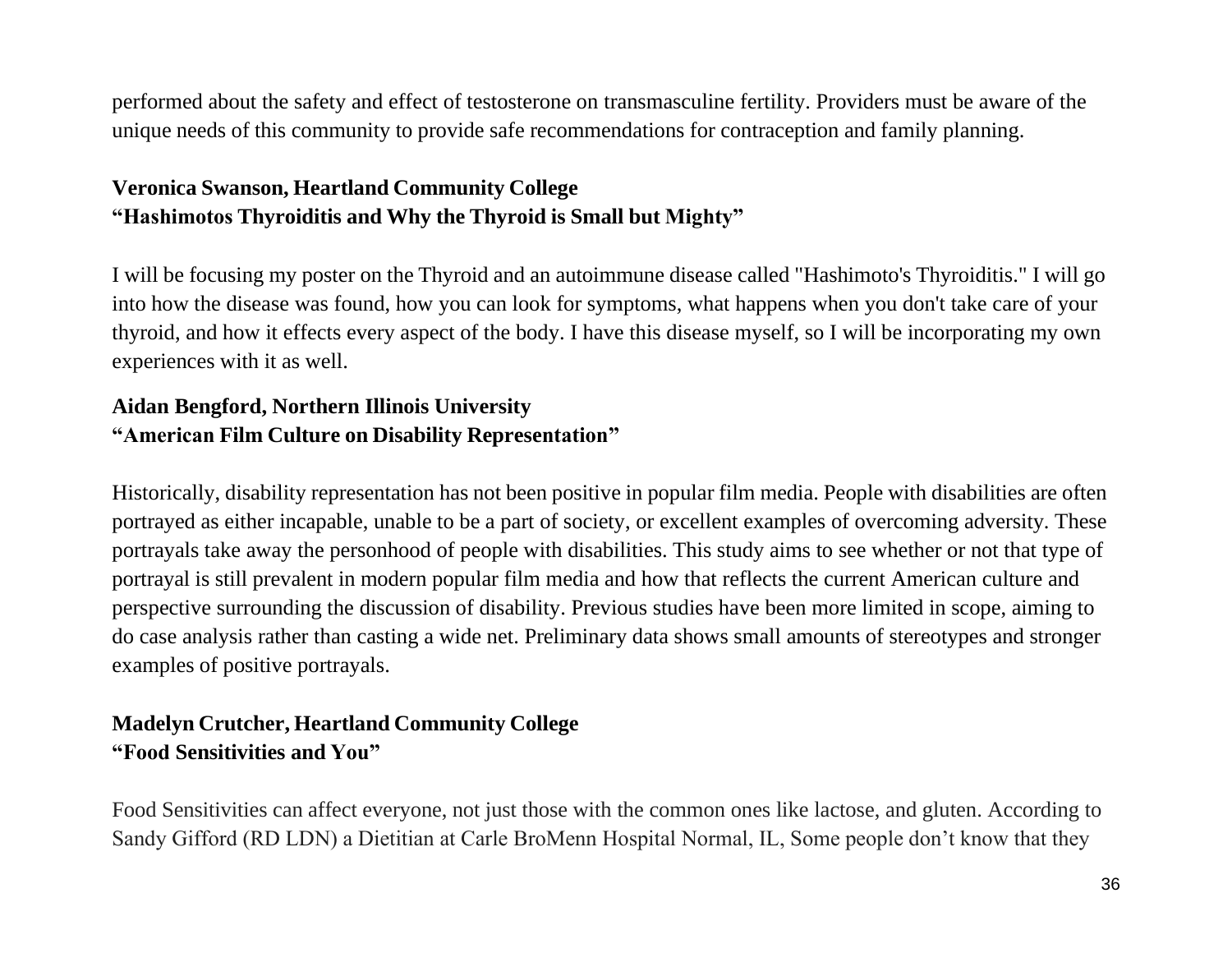suffer from food sensitivities. Food sensitivities can sometimes be brought out if you get sick. While not common, food sensitivities can be developed in adulthood, but most people who have had them since childhood grow out of them, but not all people. (Gifford 2021) The Research of food sensitivities is fairly new, well food allergies, and food intolerances are more commonly recognized. There is also the fact that even if you know that you have a food sensitivity, do you know that what pollen you are allergic to can affect your food intolerance/ sensitivities.

### **2:00-2:55 pm: Session 4**

### **Option 1: Fighting For Our Rights**

## **Nicole Spencer, College of DuPage "Access to Quality Education: An Analysis of a Fundamental Human Right"**

My project is a PowerPoint slide show from my English 1101 class, analyzing three kinds of texts which focus on a social issue that is important to me. I chose access to quality education because I had been a part of the Stevens Initiative through COD this fall. Being paired with a team of students from Salahaddin University in Erbil, Iraq made me realize there is a great disparity in educational access throughout the world, and they inspired me to research the topic for my social issue project. In it, I break down the logos, ethos, and pathos for each of the kinds of texts along with information on how my classmates can get involved.

### **Mary Dillon, College of DuPage "Ensuring Abortion Rights for Women"**

Abortion is not just a women's issue, but a serious topic for all people who have a uterus. Whether they are trans, nonbinary, or intersex, the fight for abortion rights is also their fight. Giving them a voice is essential to the fight for abortion as not only is banning abortion blatantly anti-women but anti-trans. The misogynistic and homophobic bills across the country that have severely limited access to abortions need to be stopped. Addtionally, to ensure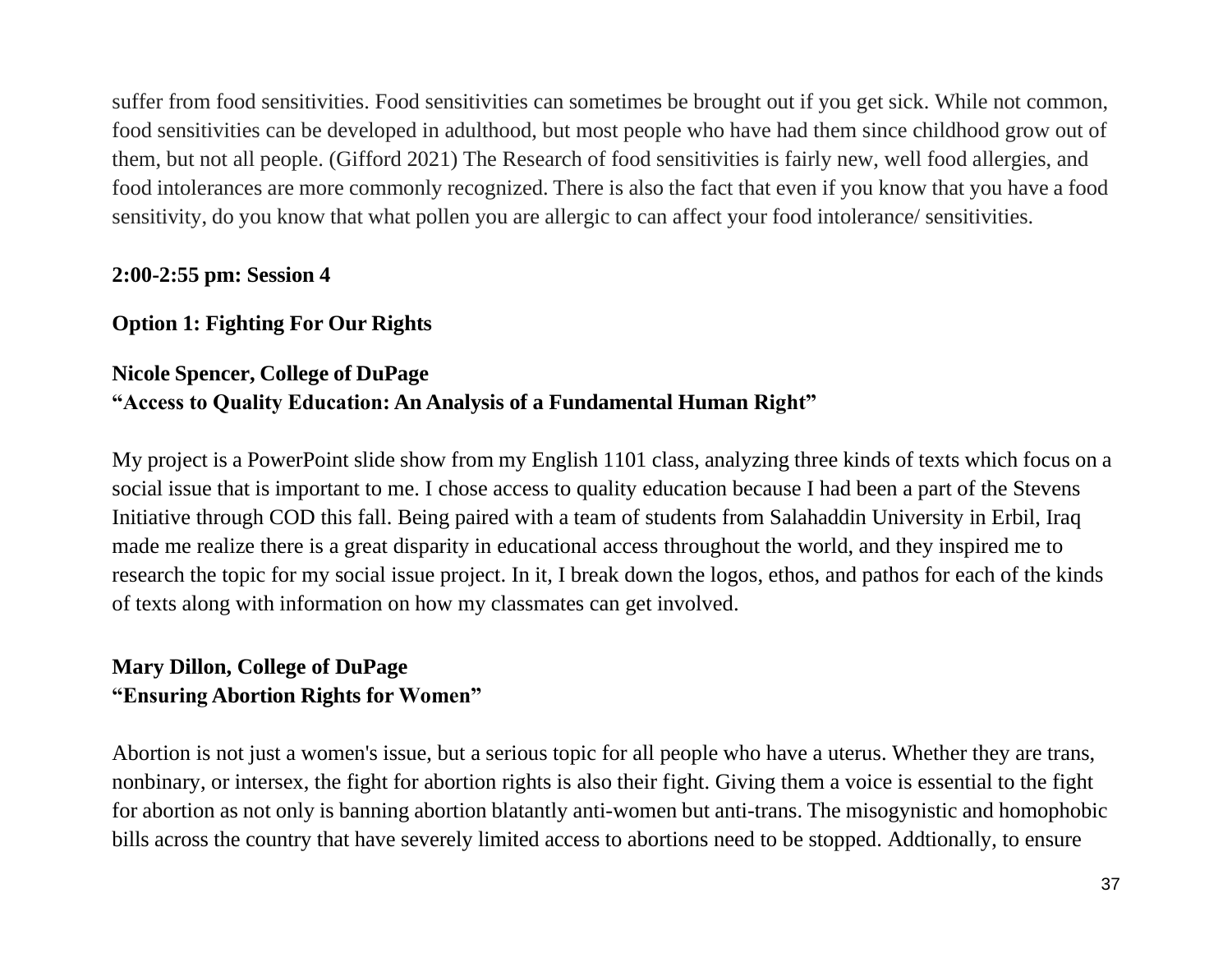Roe stays in place, The Women's Health Protection Act must be passed in order to save abortion nationwide.

#### **Option 2: Mental Health Issues**

### **Alyssa Kraus and Caitlin Sellers, Governors State University "Socioeconomic Status and Its Effects on Mental Health"**

Recently, mental health problems have become more widely understood, but not much has been done to lower the factors that may cause these illnesses. While anyone can have mental illness, it is disproportionally high among groups with a lower socioeconomic status (SES). SES stems from factors such as income, housing, and accessibility to quality food and healthcare. Individuals within a lower SES may have additional life stressors like worrying about paying for rent or childcare, or high rates of neighborhood violence. If they dealt with these pressures growing up and into adulthood, they may struggle to control and express their emotions, and they may develop mental illnesses which can put them at a disadvantage of getting a well-paying job and quality healthcare. It is important to understand the factors that contribute to risks of developing mental illness in order to improve health, opportunities, and quality of life.

### **Mia Kaufman, Heartland Community College "The Men's Mental Health Stigma"**

According to the American Psychological Association, men are four times more likely to commit suicide than women within the United States. Although mental illness is prevalent in both men and women, it is oftentimes overlooked in males. Men are also two to three times more likely to misuse substances (Center for Behavioral Health Statistics and Quality, 2017). With these troubling statistics, it is noted that males are less likely to seek help and are more likely to endure dangerous behaviors. Experiencing mental health is associated with an individual being weak, and as men are expected to be courageous and masculine, it is that perception that leads to rejection of experiencing mental health as well as seeking professional help. The stigma among men's mental health is known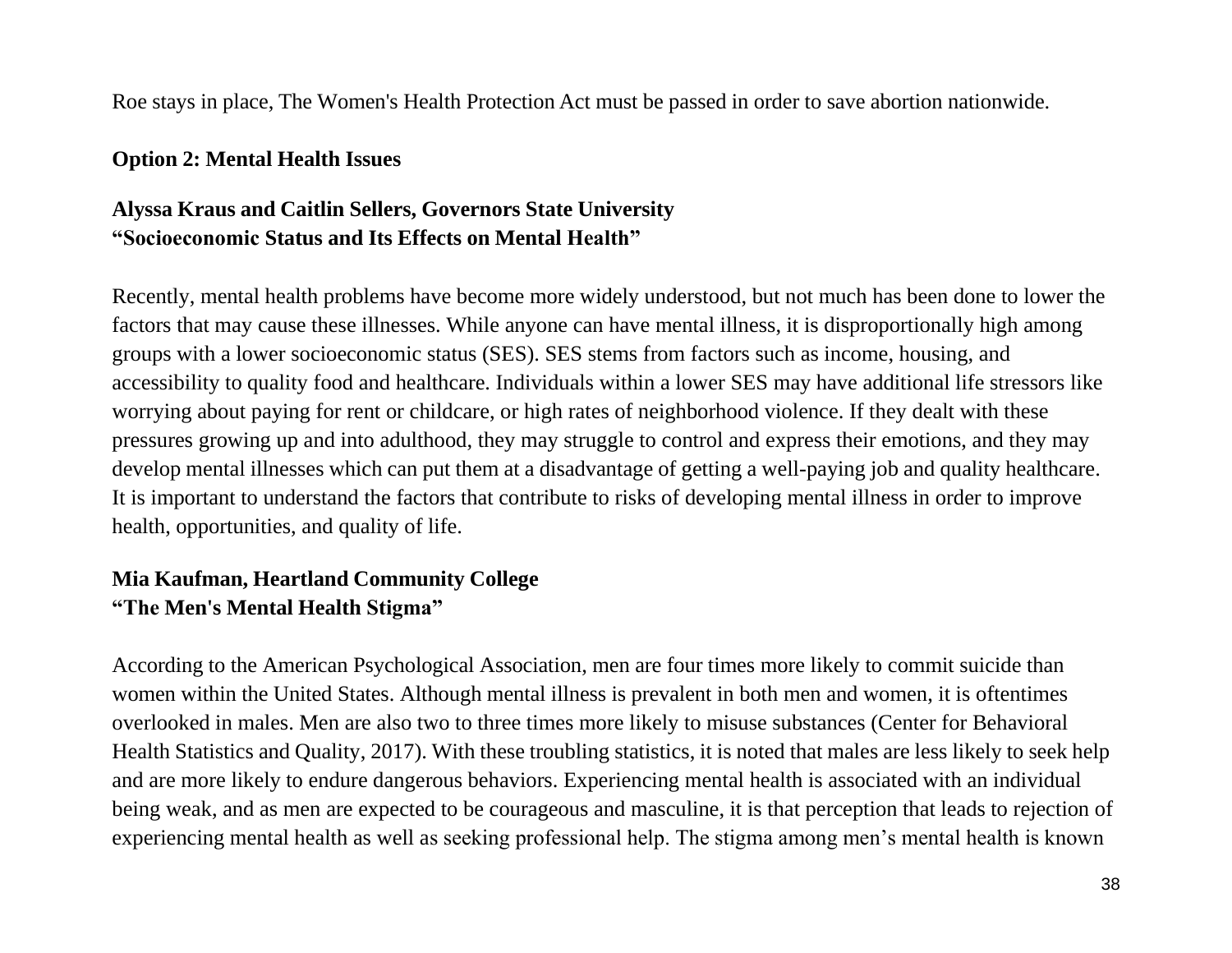as the silent killer which society has created causing an extreme barrier for those needing professional treatment.

### **Amirah Ahmed, College of DuPage "Dying With Dignity"**

Let us take a left turn down the road of bodily autonomy into a dark realm. Active assisted suicide is the deliberate ending of one's life with aid of a professional. This opens a box of horrors. Is it right to kill an innocent person? Assisted suicide does not undermine the life of an individual. On the contrary it gives a greater power to a person. Assisted suicide gives an individual complete control of their life and death. The sentiment behind such is to bring dignity to a person in death, by allowing them to pass on their own terms. In this paper the analogy of death will take on the form of a video game in which a player is granted complete creative freedom. "John" will choose whether to continue his life at the mercy of his degenerative condition, or be free and permanently upload himself into the game.

## **Option 3: A Gen Z Guide to Marriage, Technology and Sleep**

### **Jacklyn Mowrey, Heartland Community College**

### **"Couples Challenges"**

Challenges couples may face when getting married.

## **Caleb Drane, Heartland Community College "Generation Z and Their Media Consumption Habits"**

In this presentation I plan to first try to find and outline some of the factors that influence Gen Zs media consumption. Secondly, I plan to outline some of the forms of media such as social media, video games, and movies. Looking into how each form of media interacts with Gen Z. By the end of this presentation, I hope to be able to give a better understanding of Gen Z and their media consumption habits. According to the financial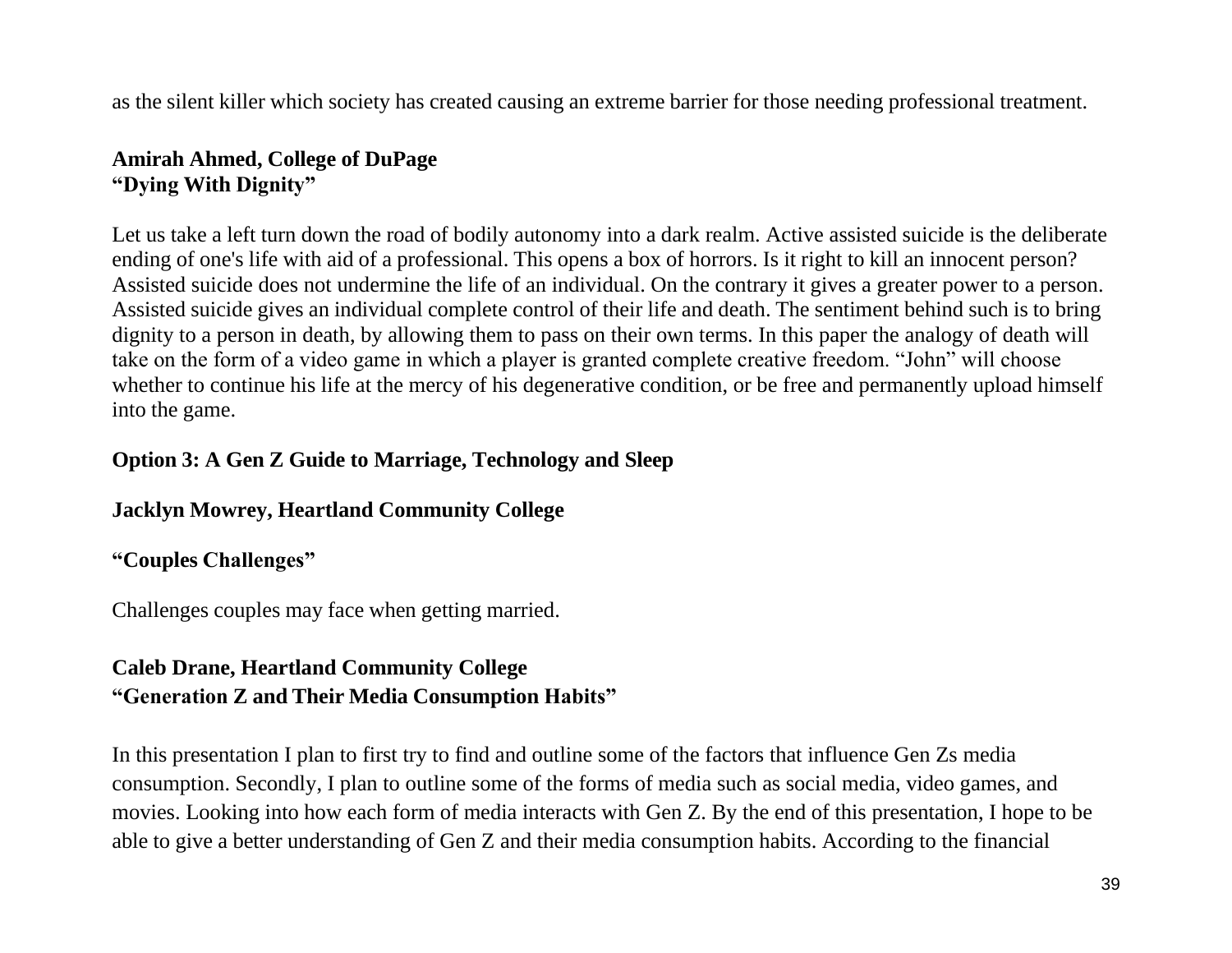company Deloitte's annual digital media trends survey (Westcott et al., 2021), Generation Z (Gen Z for short) when compared to Baby Boomers, Generation X and Millennials, are the only generation where watching movies and television is not the preferred type of entertainment. The majority of Gen Z instead prefers playing video games. Whether you believe in the idea of generations or not, there is no denying that younger individuals have vastly different entertainment preferences than older individuals. This begs the question why do we consume the media we do? This paper will focus specifically on Gen Z, examining their media consumption habits as well as what causes them.

## **Owen Brown, Heartland Community College "The Importance of Sleep"**

This article is going to dive into depth about the health benefits of sleep along with the health consequences that go along with poor sleep hygiene and chronic sleep deprivation. The point of this article is to inform people about how beneficial sleep is so they can start to reap the benefits to memory, mood, and recovery from physical activity. Also, to spread awareness about the potentially dangerous side effects of chronic sleep deprivation such as increased risk of cardiovascular related disease, cancer and mental health issues. On the surface sleep seems very simple but it is far from that, it regulates almost every function in the human body.

### **Option 4: Issues in Education, Part II**

### **Madelyn Soldan, Elmhurst University**

## **"Accommodating for Students with Autism or Dyslexia within the Music Classroom"**

Music is a crucial aspect in the development of children and leaves a strong impact on all the lives it touches. An education in music benefits students at various ages and abilities, but the proper resources must be provided to allow everyone to thrive. The primary concern that arises is in regard to how music educators provide accommodations that align with a curriculum that reinforces equitable participation in their classrooms, allowing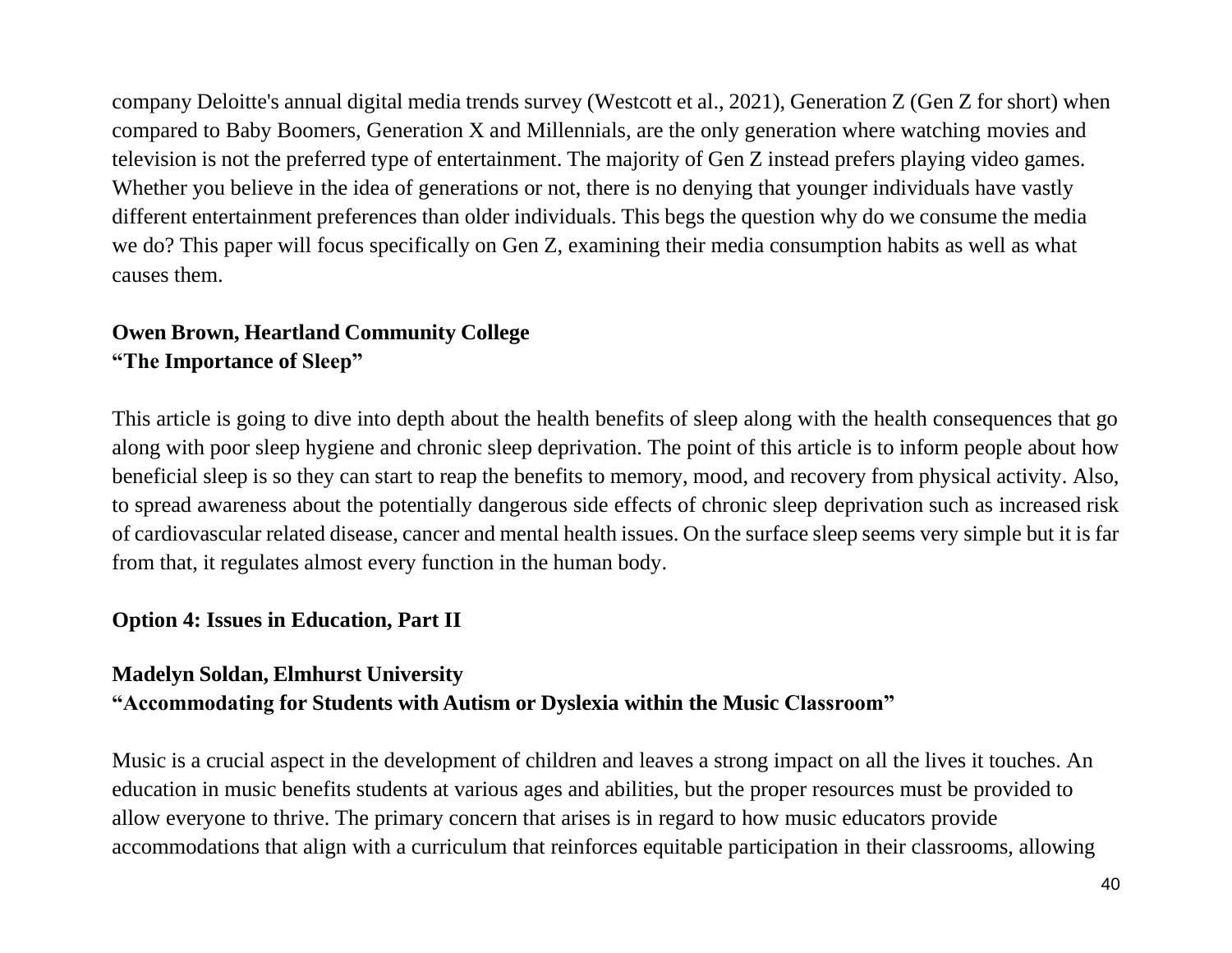music to touch the lives of all students. This research investigates the history of accommodations and modifications in the music classroom, as well as how they can be extended in the future to help support students with autism and learning disabilities such as dyslexia. These accommodations are found to be successful in enhancing student learning across the board.

## **Alisa Wright, Heartland Community College "Agriculture Education in Schools"**

This paper explores agriculture education in schools by exploring the history, and the three interconnected components of agriculture education. To effectively explore these topics we will delve deeper into the components, which include classroom or laboratory instruction, experiential learning (SAEs), and leadership education. I will discuss the importance of having all three of these components present in the educational process as well as the different skills that students will gain from this process. We will discuss the skills learned through leadership training, SAEs, and Parliamentary Procedures, and how those skills will assist the student with future goals.

### **Option 5: Scientific Inquiry, Part III**

### **Tamryn Jordan, Saint Xavier University "How Much Is Too Much? Calcium Oxalate Exposure in Small Animals"**

Between 2015 and 2019 plant toxins have ranked eight or ninth place on the Animal Poison Control Center's annual list of top ten pet toxins. As of March 2020, the APCC ranked houseplants and bouquets as the fifth most common pet toxin. This study focuses on insoluble calcium oxalate crystals in five plants: the arrowhead vine, Chinese evergreen, cut leaf philodendron, dumbcane and golden pothos as well as three non-toxic plants. These crystals may cause oral irritation and labored breathing in animals, but the severity of these symptoms are dependent upon the concentration of toxin consumed. In order to assess their potential threat to animals, the concentration of calcium oxalate crystals in each plant was determined. Based on an assessment of the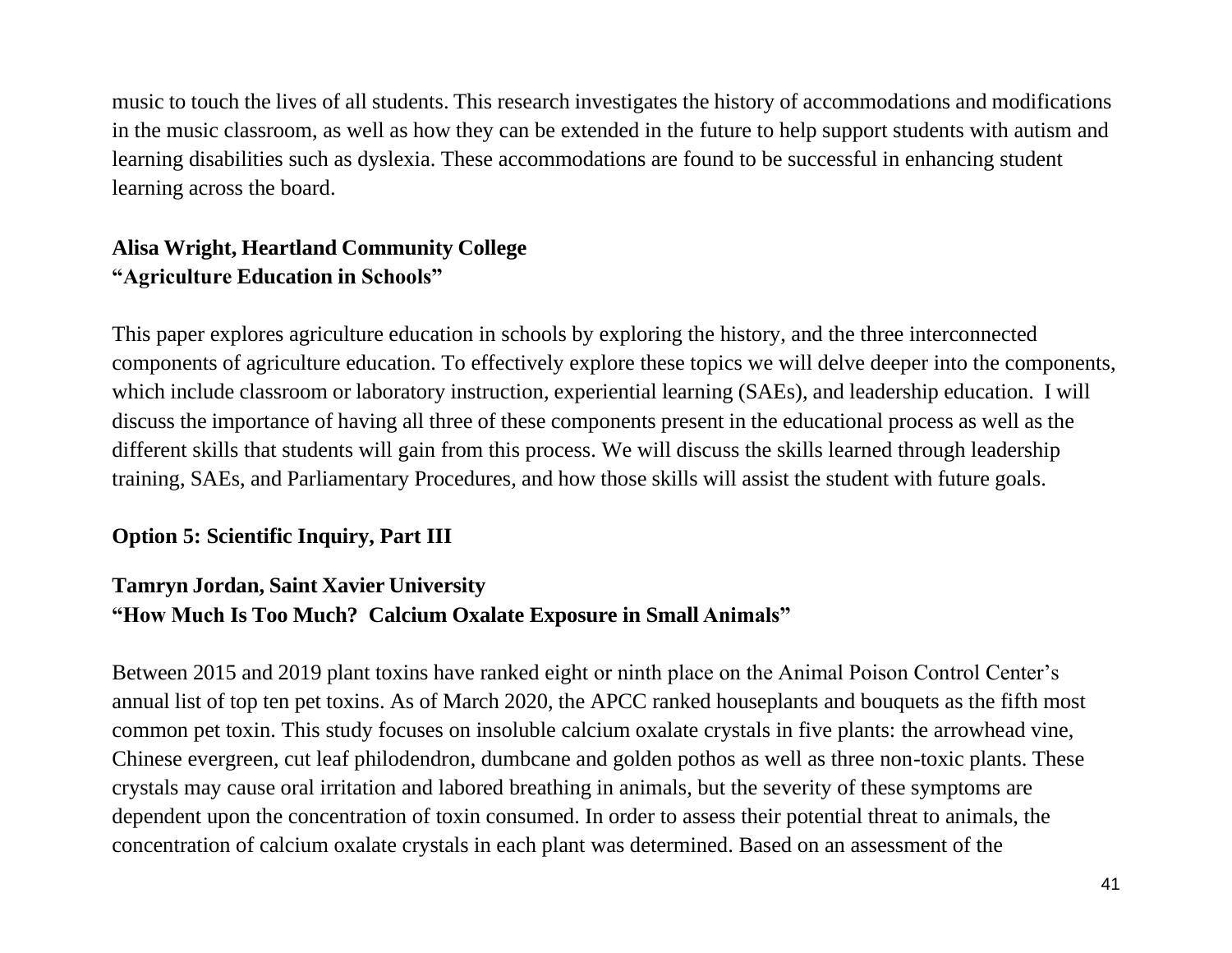concentration of the toxin in each plant organ, a decision was made on the severity of the threat, if any, each plant posed to companion animals.

## **Behraam Khattak and Ismail Mohammad, Elmhurst University "Sour Flavors Do Not Increase Risky Behavior in Daphnia Magna"**

Acids, herbicides, and prescription contamination in bodies of water has been shown to either negatively alter the health of certain species of Daphnia or enhance their phototactic behavior depending on the substance. Phototactic behavior can be used to measure risk taking in species of Daphnia. Protocols measuring diel vertical migration were used as a metric of analyzing risk-taking across treatment groups. Statistical tests were analyzed to measure whether there were significant differences across treatment groups. Positions across treatment groups were statistically insignificant but may shed light upon future protocols that can address similar questions regarding risk-taking in other species more closely related to humans. Implications of this experiment suggest that a sour treatment correlating with risk-taking may not be a universal reaction in all organisms but just a unique property in humans.

## **Afreen Mushtaheed, University of St. Francis "Antibiotic Susceptibility Patterns in Bacillus Species Isolated from Biofilms in Sink Drains"**

Biofilms behave like multicellular organisms: Previously free-living unicellular organisms communicate to make group-level decisions in the film. This is an emergent property of biofilms not predicted by the behavior of individual bacteria. The properties and strength of the biofilm are determined by the adhesion of the cells to a substrate and the cohesion of the cells to each other. The biofilm formation is fixed in an outer polymeric substance made of an extracellular polymeric substance (EPS) matrix. The study was undertaken to determine the antibiotic susceptibility patterns of two unknown Bacillus species, isolated from biofilms found within sink drains. One Bacillus species (B1) exhibited resistance to ampicillin and the other Bacillus species (B2) was non-resistant to ampicillin and streptomycin. The results suggest that the culture environment had an effect on the antibiotic